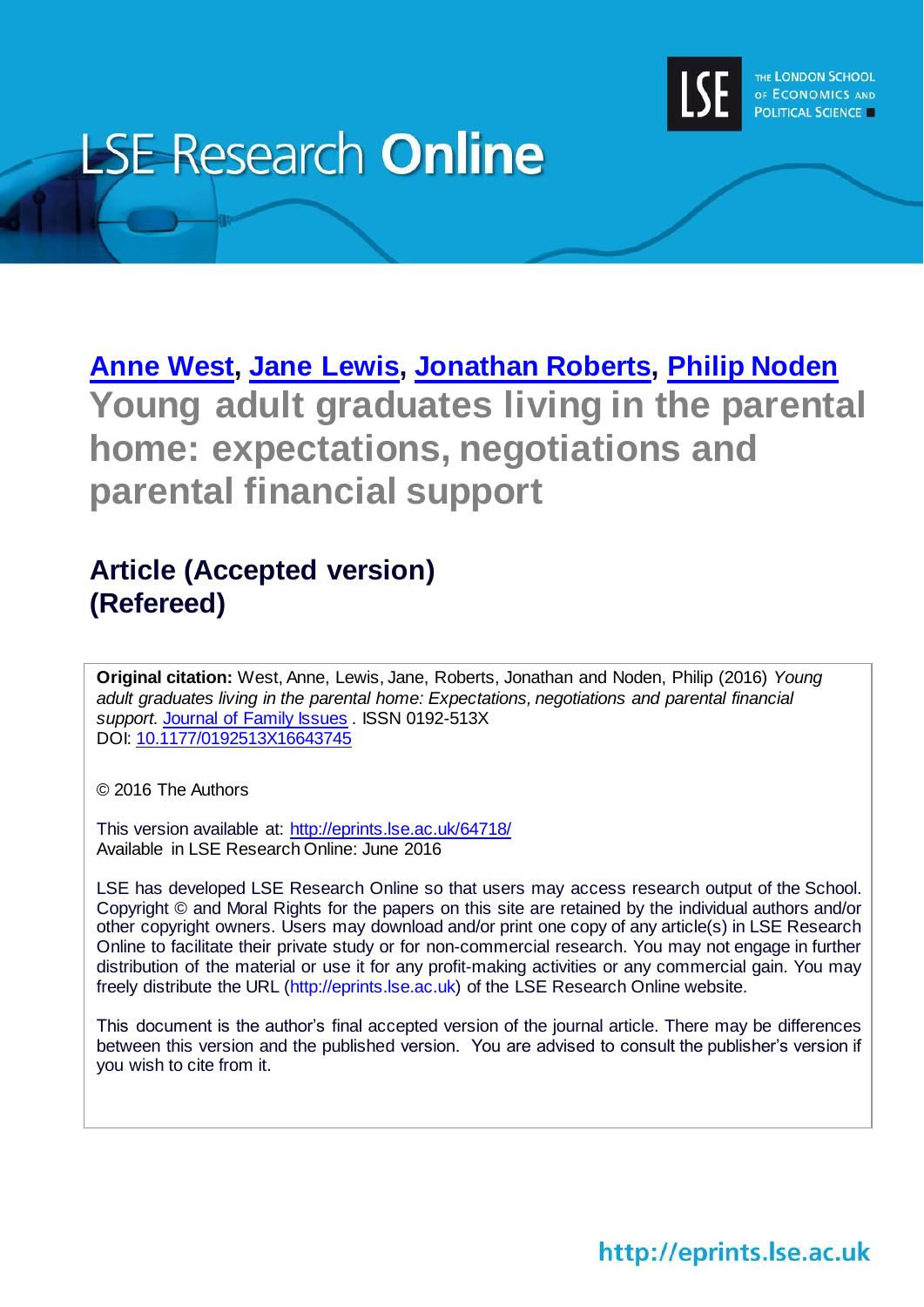Young adult graduates living in the parental home: Expectations, negotiations and parental financial support

Acknowledgments:

The authors would like to thank the parents and young people who agreed to be interviewed and the reviewers for their comments on an earlier draft.

Authors and affiliations:

Professor Anne West, Professor Jane Lewis, Dr Jonathan Roberts, Dr Philip Noden

Department of Social Policy, London School of Economics, Houghton Street, London WC2A 2AE UK

Funders:

We are grateful to the Leverhulme Trust for funding this research (RPG-336).

Corresponding author:

Anne West, Department of Social Policy, London School of Economics and Political Science, UK. ++ 44 207955 7269. email: [a.west@lse.ac.uk](mailto:a.west@lse.ac.uk)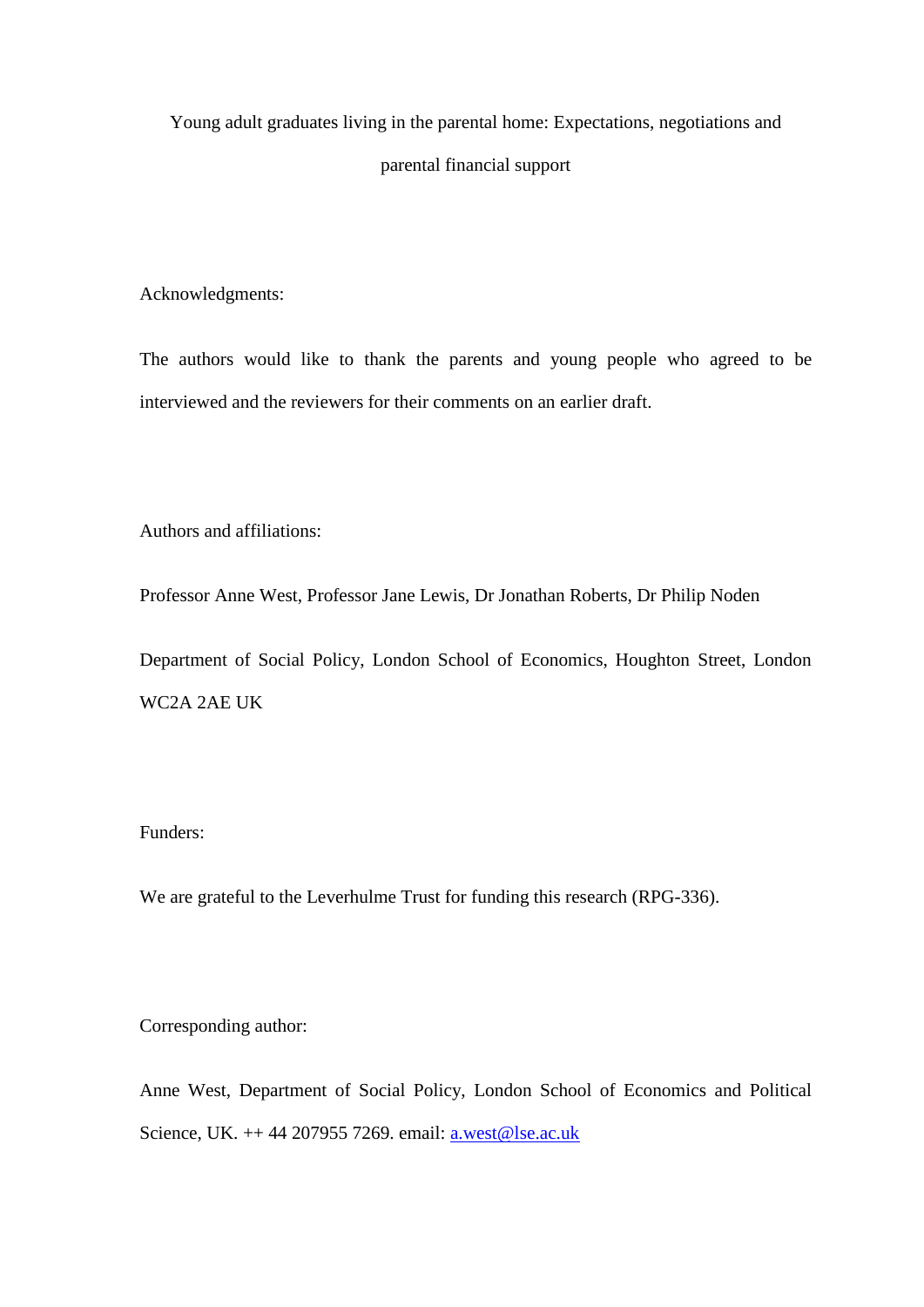## Young adult graduates living in the parental home: Expectations, negotiations and parental financial support

In both the UK and the US reports abound of 'boomerang children' returning to the parental home having previously moved out for a time. A recurring theme relates to the financial arrangements made by parents and their adult children (e.g., Koslow & Booth, 2012; Bortz, 2012). This article is concerned with one particular group of young adult children, namely graduates in England who live in the parental home, and focuses in particular on expectations regarding parental financial support and how support is negotiated.

Significant proportions of young adults live with their parents in the UK and the US. In the US, a survey carried out by the Pew Research Centre, found that 39% of 18 to 34 year olds were living with their parents or had done so temporarily in recent years; for college graduates under 30 the figure was 42% (Parker, 2012). In the UK, 49% of 20 to 24 year olds and 26% of 20 to 34 year olds were living with their parents in 2013, with the young unemployed being more likely to live in the parental home (Office for National Statistics (ONS), 2014). Since the 2008/09 recession, unemployment rates have risen for all groups including graduates (ONS, 2013); this is significant as finishing full-time higher (postsecondary) education is one of main causes of returning to the parental home (Berrington, Stone, & Falkingham, 2013).

In England, high proportions of young people move away from home to go to university: in 2011/12, 70% of English-domiciled students on full-time 3-year undergraduate programs (the normal duration of a degree course in England) lived away from home (UK House of Commons, 2013). Sage, Evandrou, & Falkingham (2013) surveyed the migration histories of a cohort of students who left one university in the south of England between 2001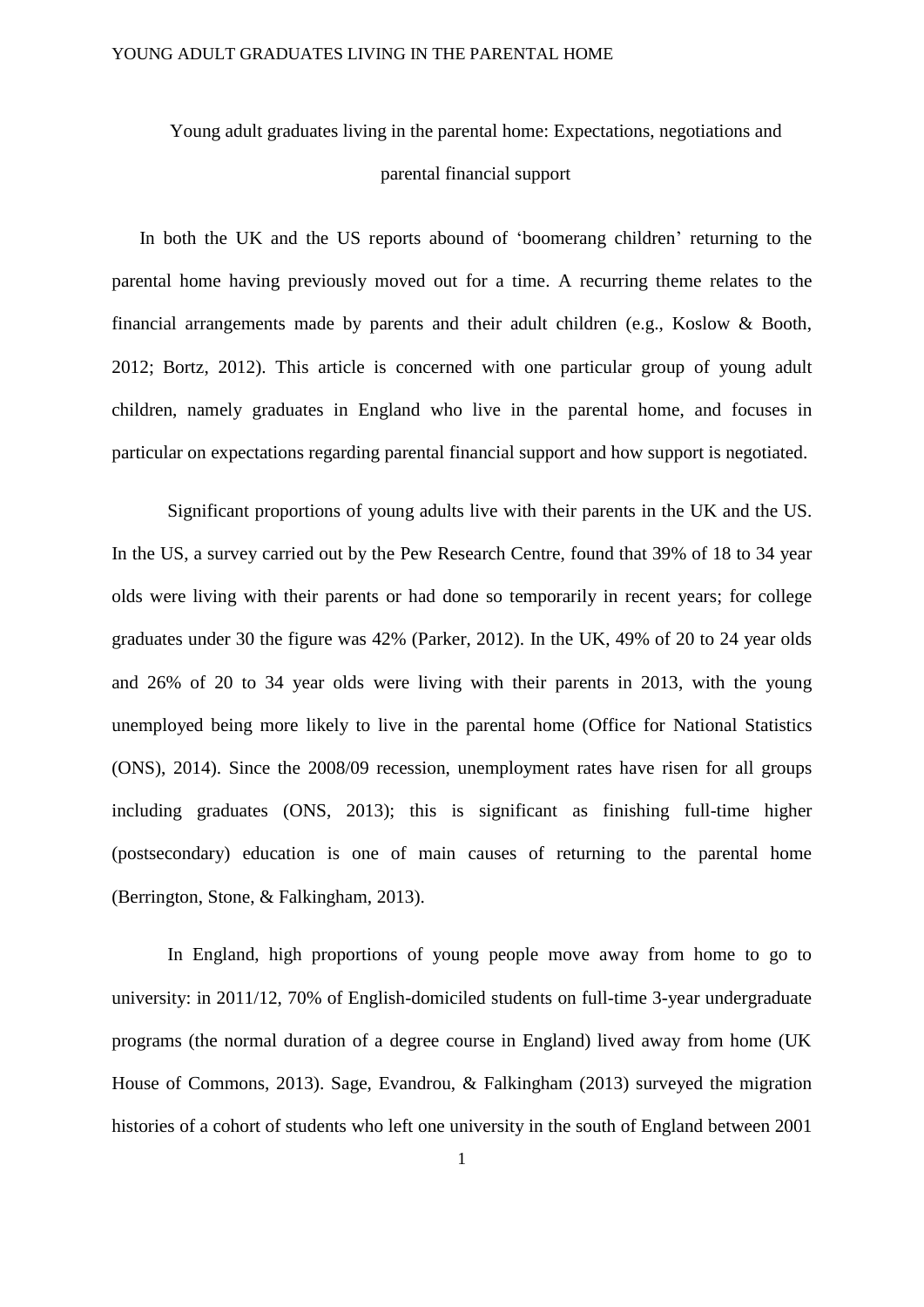and 2007. Migration trajectories were found to be complex in the 5-year period after leaving university. Approximately half the graduates returned to the parental home at some stage and half of those stayed for more than one year.

Likewise, in the US, 76% of full-time students entering 4-year colleges and universities in 2012, reported that they planned to live in a college residence hall (Pryor, Eagan, Palucki Blake, Hurtado, Berdan, & Case, 2012). One study found that 46% of those who lived in colleges returned home on completion of their studies (Mulder & Clark, 2002): parental resources played an important role in the likelihood of returning, providing support for the 'feathered nest' hypothesis, namely that young adults are more likely to return to a comfortable home (see also Avery, Goldscheider, & Speare, 1992).

The parental home and support can provide a crucial safety net for graduates who have lived away from home during their undergraduate studies. However, there is a paucity of research about the expectations of parents and adult children regarding financial support, the consistency in their views and the extent and nature of their negotiations. The next sections reviews literature on financial arrangements within families, on the parent-child relationship and on expectations of support; it also presents the research question. The methods, findings and discussion follow.

#### **Literature**

#### **Financial support by parents and financial contributions by adult children**

Financial resources within the parental home can flow from young adults to their parents and from parents to their offspring. While historical research has explored how adult children contributed to the family economy (e.g., Wall, 2010), adult children are no longer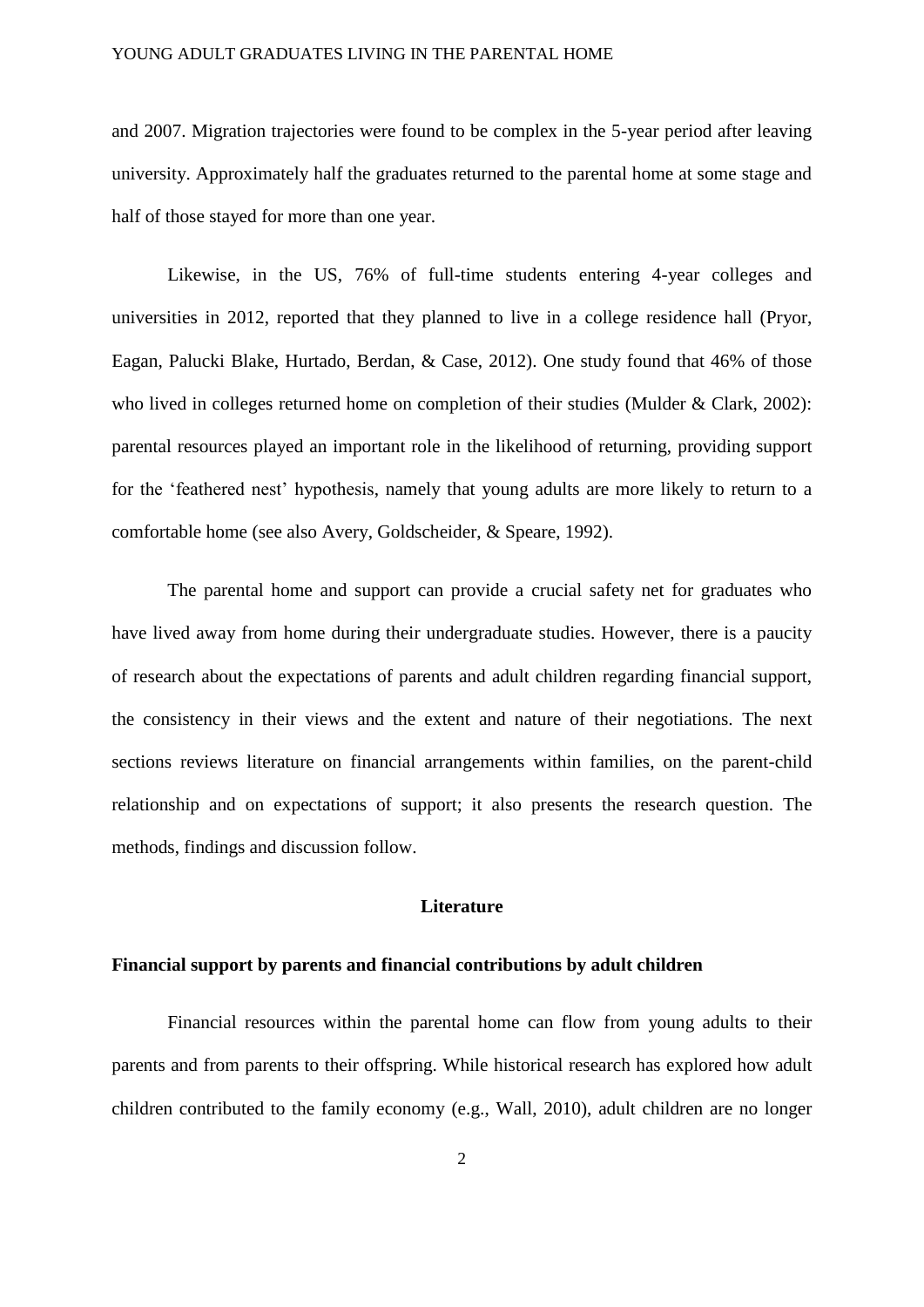seen as 'essential economic contributors' (Sassler, Ciambrone, & Benway, 2008, p. 680). Thus, Clemens and Axelson (1985) in their qualitative study in the US of 39 adult children aged 18 to 39 found that children of intact families were generally not paying for room or board although where parents were divorced or widowed the likelihood of paying rent and food costs increased. Sassler et al. (2008) found that less than a third of their sample of 30 young adults in Southern New England living in the parental home, made financial contributions to the household, whether by paying rent or sharing in household expenditures; respondents often reported that parents did not ask them to contribute and some resisted making contributions. Survey data have revealed that nearly half of young American adults (aged 25 to 34 years) who were living with their parents, or had moved back in temporarily in recent years, paid rent (Parker, 2012). Comparable data are not available for England, but Sage et al. (2013) in their study of graduates who returned to the parental home found that 33% had made a financial contribution to household costs. Thus, in both countries, research indicates that a minority of young adults living in the parental home make regular financial contributions.

Young people living in the parental home may also be in receipt of financial support from their parents. Financial transfers from older to younger generations are common with those from parents to adult children often being targeted at the most needy and those who are younger (Kohli, 2004; Fingerman, Miller, Birditt, & Zarit, 2009; Hartnett, Furstenberg, Birditt, & Fingerman, 2012). Research has also found that parents are more likely to support financially adult children who are not working full-time (Swartz, Kim, Uno, Mortimer, & O'Brien, 2011). A central theme to emerge in one Canadian study was a desire by parents to help their children build secure lives and futures (Ploeg, Campbell, Denton, Joshi, & Davies, 2004). Such support has become increasingly important with increases in housing costs and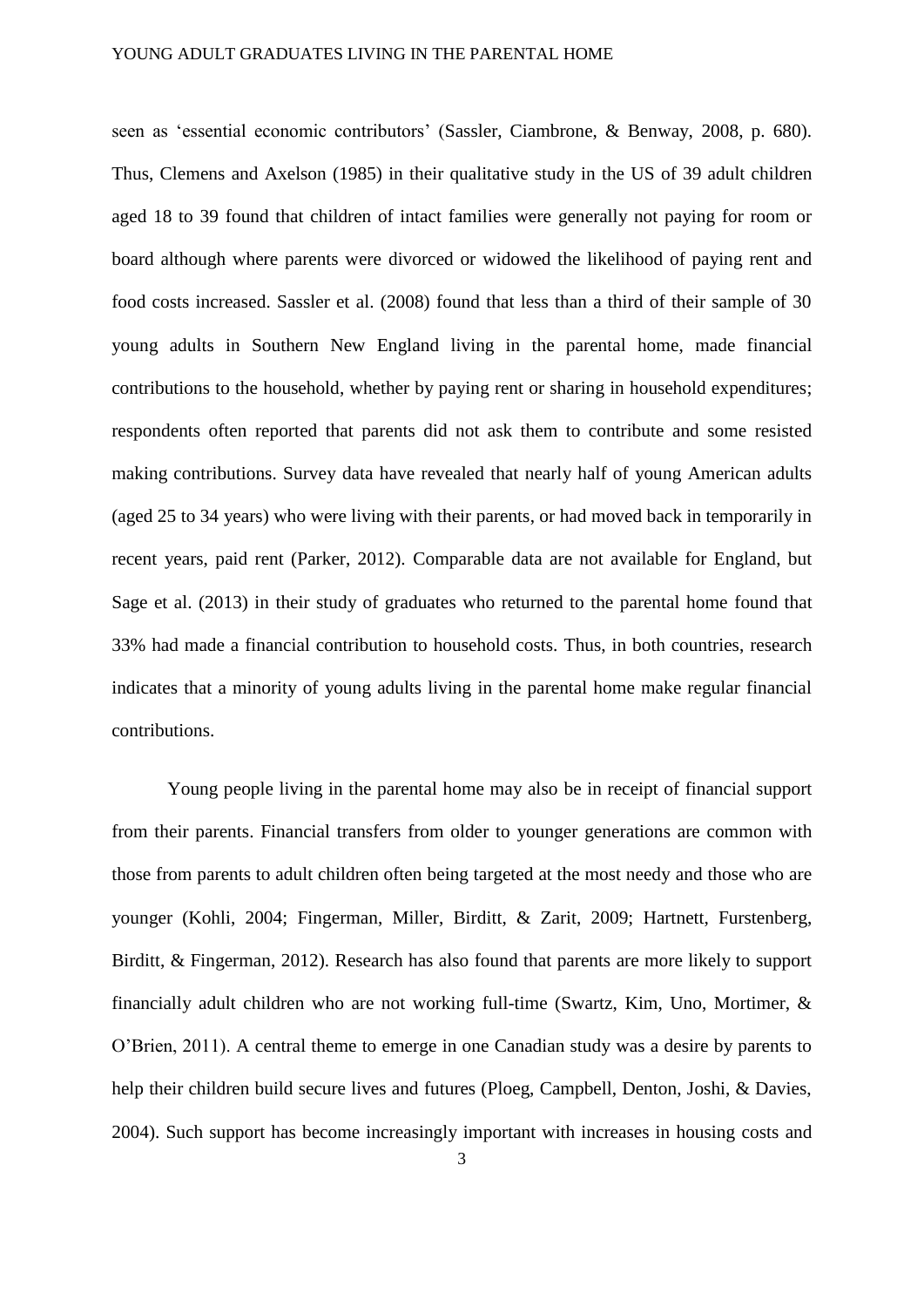changes to the structure of employment (Goldscheider, Thornton, & Yang, 2001). In the UK, since the 2008/09 recession, the percentage of graduates working in a non-graduate job has increased (ONS, 2013); this is important as graduates in the UK have traditionally had high expectations of faster entry into home ownership as a result of higher earnings (Andrew, 2006).

#### **Parent-child relationship and expectations of parental support**

The parent-child relationship is undoubtedly special. Ploeg et al. (2004) found that parents' motivation to help their children was often expressed as being 'strong feelings of love' (p. S119). When children are young, parents conventionally take responsibility for their material and their emotional welfare (Finch & Mason, 1993). Some have presented this as 'part of the "natural" moral order of things', while others have stressed that parental obligations and responsibilities flow from social norms (Eekelaar, 1991) – 'social attitudes of approval or disapproval, specifying what ought to be done and what ought not to be done' (Sunstein, 1996, 914). For others an 'ethic of care' (Sevenhuijsen, 2003) has been invoked. In short, parents' responsibilities toward their children arise from their relationship with them (Bridgeman, 2008) – they look after them, 'affectional' bonds grow (Ainsworth, 1989) and commitments develop that flow into adult life. However, even the parent-child relationship lacks a general consensus on the 'right thing to do' in any given set of circumstances, particularly with respect to financial support to adult children (Finch & Mason, 1993).

Co-resident adult children may also have expectations about nature of parental support. Thus, most of the young people interviewed by Sassler et al. (2008) assumed that the costs of living in the family home should be borne by the parents. However, expectations between parents and their young adult children may differ. Goldscheider et al. (2001) found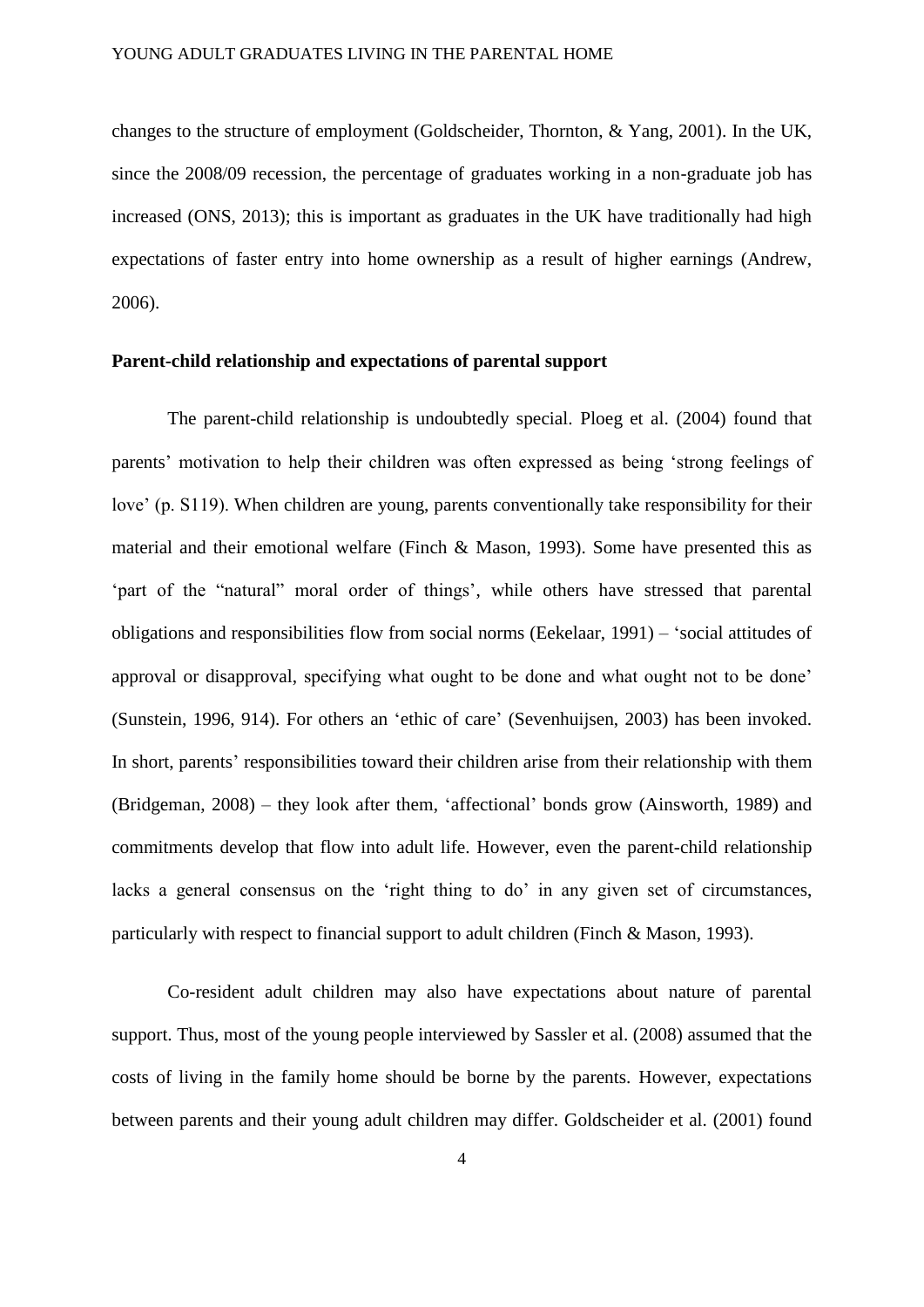that only 15% of mothers expected their child to live for free at home if not studying, compared with 27% of their children. Notwithstanding these differences, a recent US survey found that around 65% of parents expected to support their children financially for up to five years after college graduation and 68% of students expected such support (Sallie Mae, 2015).

These findings appear to indicate greater consistency between parents and their adult children as regards expectations of financial support. Nevertheless, this research does not address how financial arrangements – their nature and purpose – are decided upon within the family. In this context, Finch and Mason (1993) distinguish between different types of 'negotiation': explicit negotiations are open discussions between parties prompted by particular needs and aimed at reaching a particular way of proceeding while implicit negotiations involve no open discussion rather there is tacit agreement or understanding between parties.

This article adds to the extant literature regarding parent and graduate children expectations regarding co-residence and financial support and associated negotiations. It focuses on middle-class families: in England, young people from middle-class backgrounds are more likely to attend university and most live away from home. It addresses the following research question: To what extent do parents and their graduate children have consistent expectations regarding co-residence and financial support, and how might the latter be negotiated? The findings reveal that expectations regarding co-residence were broadly consistent across parents and graduate children in the sample. Furthermore, *within* families there was broad consistency regarding expectations of financial support, even though there was variation *between* families. Moreover, the way in which financial arrangements are reached – by negotiation – varies between families, between parents and between children.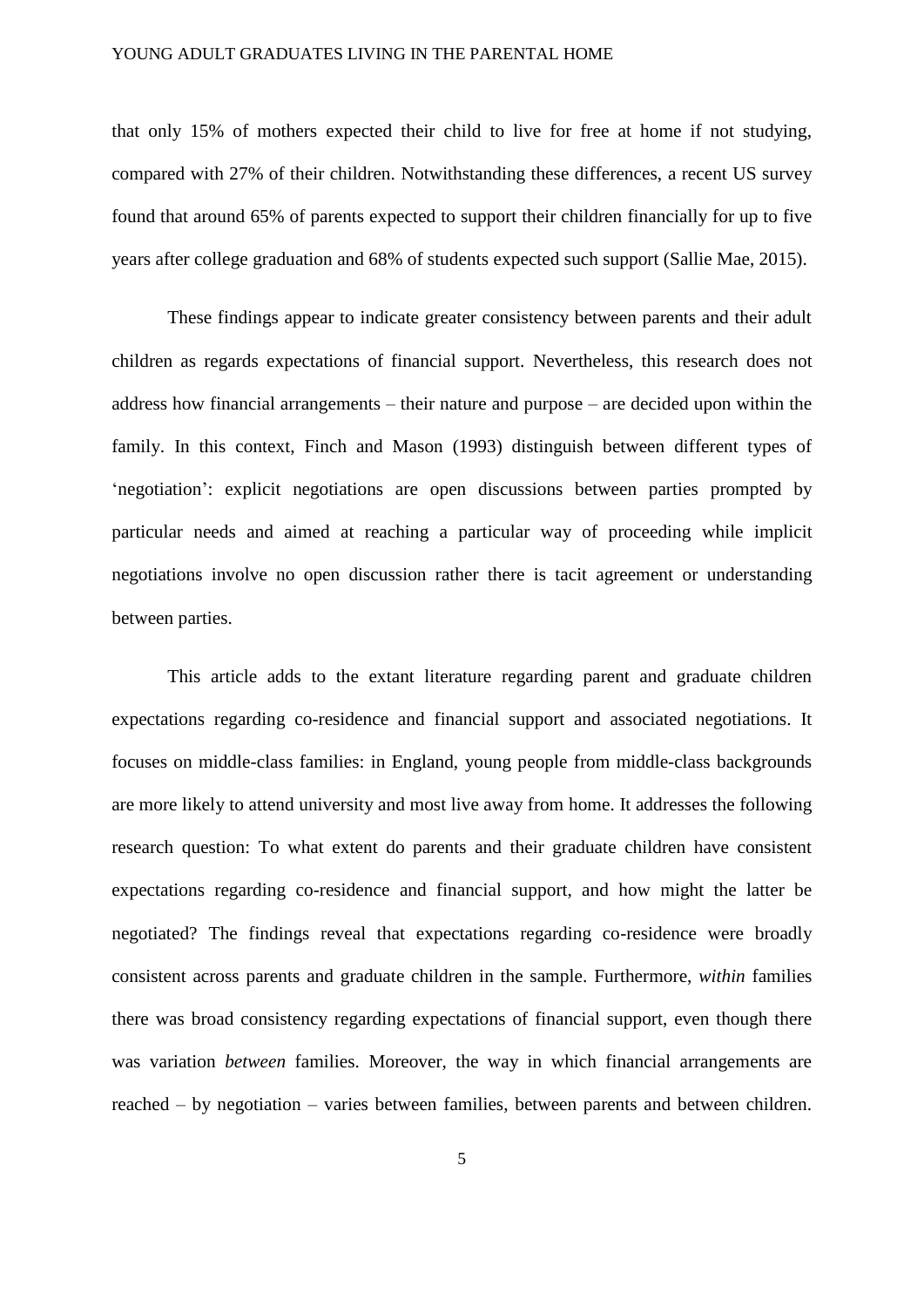Expectations appear to be shaped by a range of factors including the child's circumstances and cultural and family norms, with negotiations of different types enabling a way forward to be agreed.

#### **Sample and Methods**

The research discussed in this article is part of a larger study exploring transitions to adulthood and relationships between middle-class parents and their young graduate children. The focus was on middle-class families, a generally under-researched group in the UK and the US (but see Brooks, 2003; Napolitano, Pacholok and Furstenberg, 2014). In-depth interviews were carried out focusing on the relationship between parents and their co-resident adult children and the different types of support given and received. This article explores expectations round co-residence with a particular focus on financial arrangements.

To understand better the relationships of interest, the aim was to recruit parents and adult children who had been to university and so were similar in terms of their social class background and educational level. In the UK participation in higher education by school leavers has increased dramatically from 8% in 1970 to 24% in 2012 (Bolton, 2012; Department for Business, Innovation & Skills, 2014); the expansion has been across all social classes (Bolton, 2010), although the proportion of young people from middle-class backgrounds remains much higher than that from working-class backgrounds (52% versus 27% in 2013/14) (Higher Education Statistics Agency (HESA), personal communication, July 16, 2015). Higher education in England is stratified, with 'old' traditional universities (established before 1992) catering for more advantaged students than 'new' universities (established from 1992). <sup>1</sup> Given that the focus of the study was on middle-class families where both parents and children had been to university, interviewees were approached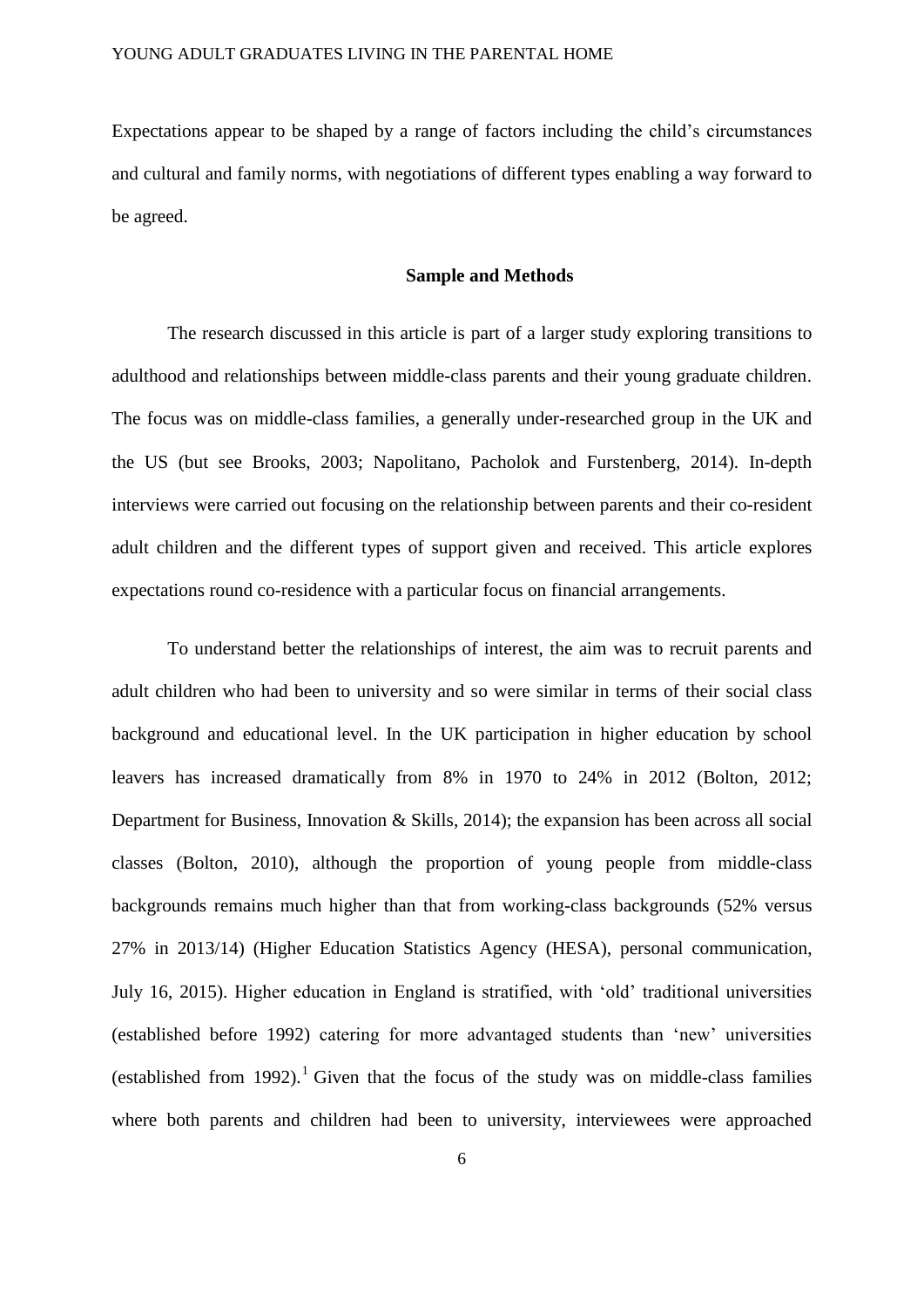through an alumni organization of a long-established university in England with an aboveaverage representation of students from middle-class backgrounds. Contact was made both with recent graduates, identified as being under the age of 30, who gave their current address as their parental home, and with alumni graduating between 1970 and 1985 and therefore potentially of the parent generation. Six dyads (12 interviewees) were contacted via recent graduates and 21 (42 interviewees) via parents.

The research reported in this article uses data from  $54$  semi-structured interviews<sup>2</sup> carried out separately with parents and co-resident, graduate children between January and September 2013. Each face-to-face interview lasted between 45 and 120 minutes (mean 75 minutes). In each dyad one interview was carried out by one member of the research team and the other interview by another to ensure that the contents of the first dyad interview did not shape the content of the second. Each interview was digitally recorded (with interviewees' permission) and transcribed. Following multiple readings of each account a descriptive summary was created for each member of each dyad and inductively derived categories and themes were developed. Analytical work entailed working within each theme to examine the complexity and variation. Factual accounts of the parent and young adult were compared on a theme by theme basis for consistency, with discrepancies being coded and reported. The analysis reported in this article explores both parents' and graduates' standpoints. There were a number of ethical considerations. Due to the design, interviewees were in effect giving consent not only for their words to be used but also for their situation, as described by the other dyad member, to be discussed. This was explained to interviewees before they were interviewed. Care has been taken to ensure that no material reported in confidence is included. Names of all interviewees have been altered to protect confidentiality.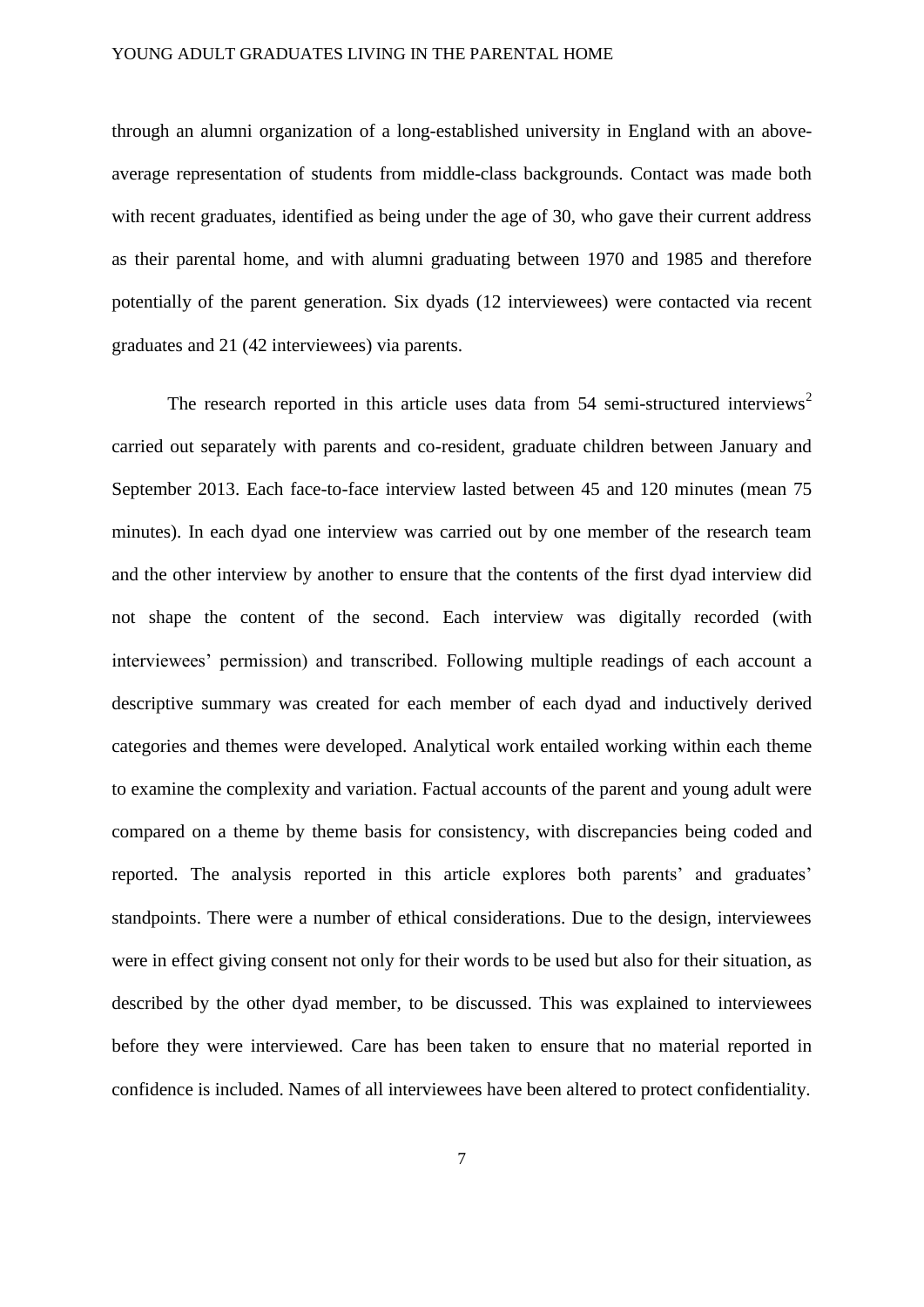The sample comprised 27 parents (17 mothers and 10 fathers) and 27 graduate children living in the parental home. Nineteen graduates were female and 8 were male. Twenty were White British, 4 South Asian British and 3 of mixed ethnicity (Asian/White British). The majority had attended long-established universities in England and Wales (e.g., Cambridge, Cardiff, King's College London, Nottingham, Oxford), with two having attended 'new' universities. Graduates had lived with their parents for between three months and seven and a half years (mean 22 months). When graduates first returned to the parental home  $-22$ returned immediately after completing their undergraduate studies – 7 were in employment (full- or part-time), 5 in unpaid internships or volunteering, 9 were studying and 6 were unemployed. At the time of the interview, 18 were in full-time and four in part-time employment; 3 were studying (and in part-time work); and 2 had no paid work (1 was an unpaid intern and 1 was unemployed). They were aged between 21 and 29 years (mean age 24) (see Table 1).

#### Table 1 about here

The graduates' backgrounds were predominantly middle class. Of those interviewed, 26 had at least one graduate parent and at least one parent who was in, or had retired from, a professional or managerial occupation. Twenty-two graduates lived with their mother and father, 1 with her mother and stepfather, 3 with a single mother and 1 with a single father. Eight parents had paid for all the tuition and living costs of their children while at university (the tuition fees in England at the time were up to £3,375 (approximately \$5,230) a year)).<sup>3</sup> The remaining graduates had taken out a government tuition fee loan and means-tested maintenance loan. None of the graduates had been eligible for a means-tested government grant, available at that time to those from low-income families (defined as having a residual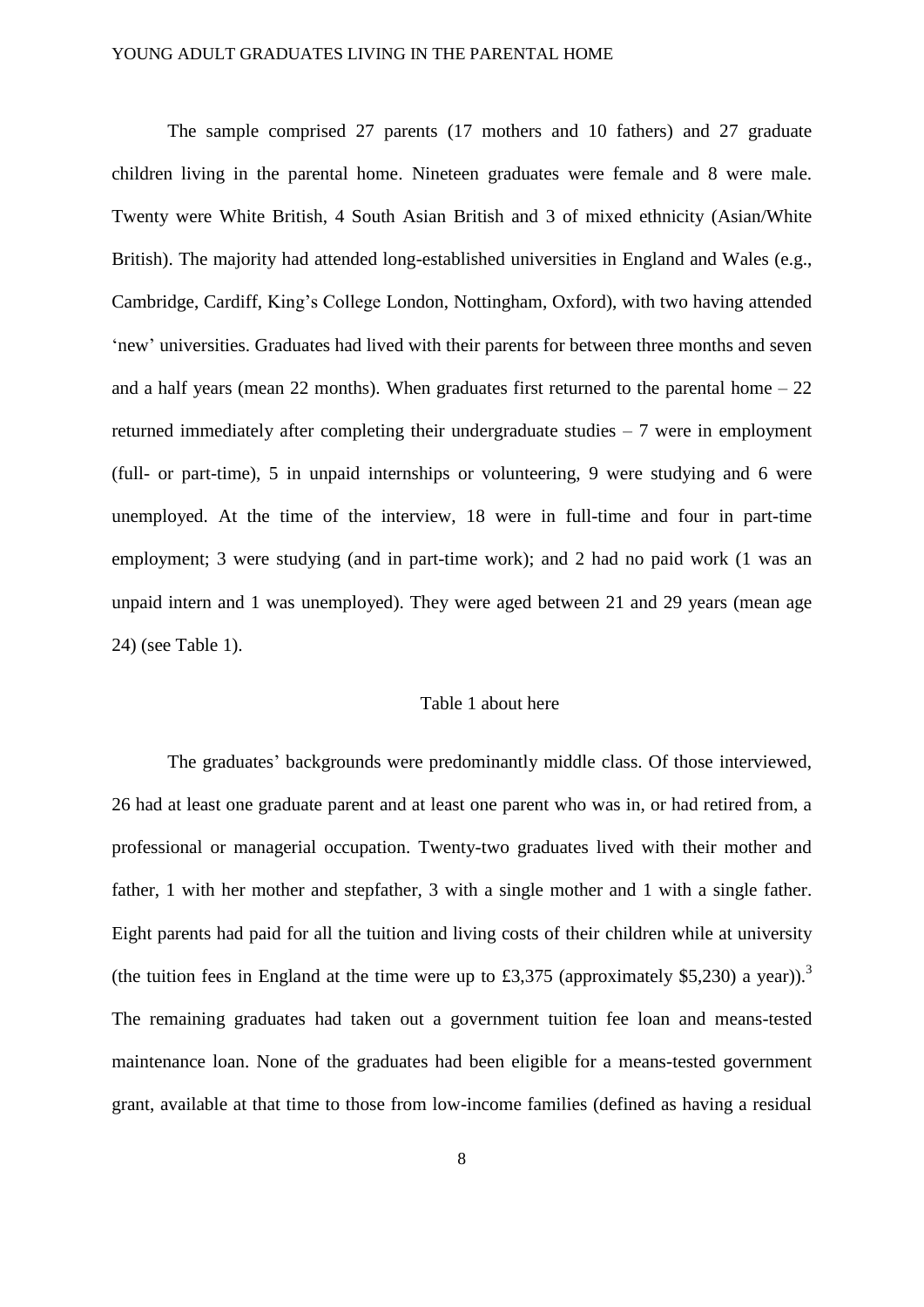income of approximately £50,000 (\$77,500) or less a year in 2011/12) (for details see West, Roberts, Lewis and Noden, 2015). All families lived in South East England. There were 12 mother/daughter, 5 mother/son, 7 father/daughter, and 3 father/son dyads. A majority of interviewees in our study were female. This may be related to young women being more willing to participate than young men and, in the case of mothers, to the role that they generally play in caring for their children (see David, Ball, Davies, & Reay 2003).

#### **Findings**

#### **Parents' and graduates' expectations of return and parental obligations**

Most parents had expected their graduate children to return to the family home as they were not financially independent. Likewise, most of the graduate children had expected to live in the family home given their financial circumstances. In all but one case, the parents felt that they had a large enough house or flat (apartment) to accommodate their child, with the child having a bedroom of his or her own.

In most cases, the graduates had lived at home during the vacations and then returned to the family home having completed their studies, although in a minority of cases, the child had lived away from the family home before returning. Parents often saw it as 'self-evident', 'natural', or 'assumed' that their child would live in the family home. As Sonia's mother's commented: 'I think it was just a natural….she just automatically came back…We just sort of took it for granted that she would…be coming here. She had no job so she had no financial…support for living away'. Katherine also expected to return: 'It was a pretty obvious that that was going to happen…in between uni I came home [and] at the end of uni [I] just didn't leave again'; for her it was 'a natural thing' to come home and try and get a job. Her parents had also expected her to come back 'for a bit'. In some cases the move was not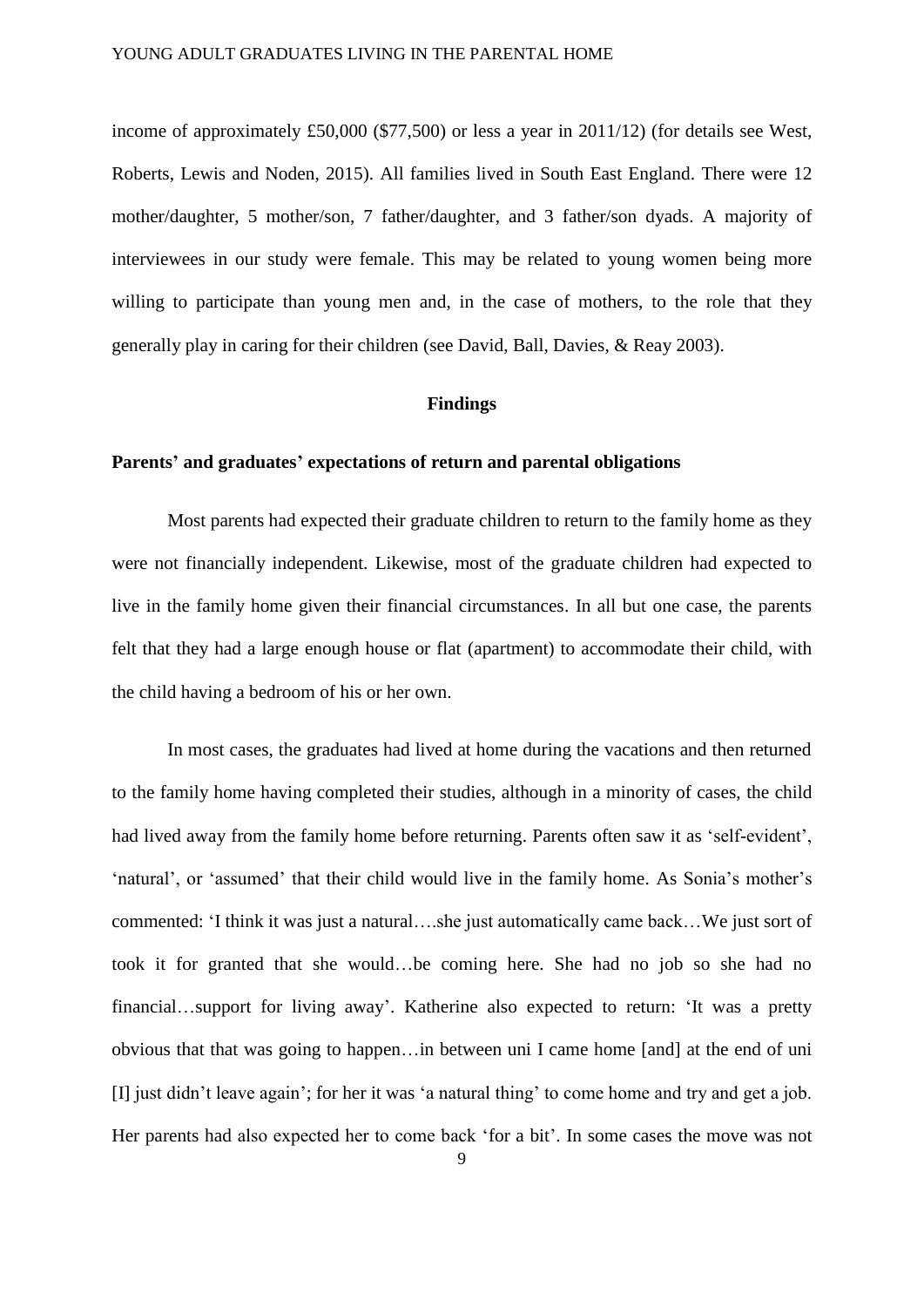expected. Thus, Jessica returned home to undertake a postgraduate course having previously been in employment. In contrast, Meera 'never expected' to move in with her mother, and nor had her mother expected this, but it had arisen as a result of her parents' divorce: she was one of a minority of graduates who was explicit about not seeing her mother's home as her home.

Parents expressed feelings of obligation to support their children: Isabella's father felt that he had 'an obligation to put a roof over her head' and Emma's father commented: 'we've never said right you've gone to university, shut the door, throw away the key'. Others were explicit that the obligation was because of the parent/child relationship: as Jessica's mother said: 'Friends of mine that haven't got kids don't feel that obligation and can't understand [it]…if you're a parent you're a parent and you care about them and that doesn't actually end at a certain point'. Norms of differing kinds were also crucial. For Joanna's mother, support for offspring was 'the thing families do'. Norms in the local community could also be important, as Nick's mother explained:

loads of people…I know have had their children back...it is the mentality of everybody around here…I think if I said 'oh we're not having Nick back'…you would be mud… people would think it was very strange that you weren't allowing your son home. You know, there is definitely an expectation.

Samantha's father on the other hand made reference to the norm of children moving out of the parental home:

we want them to feel that they've got every right to see it as their home but weighed against that a sense that they need to recognize that this was their nest and…that they would be expected to leave and leave us to be in our home.

In some cases, specific cultural norms were of paramount importance, as was the case with Rajiv's father (who was of South Asian origin): 'Normally in Indian families…even if [children have] moved out to university, they...come back until they are married and they find their own wings…so that's … a norm in our culture basically'.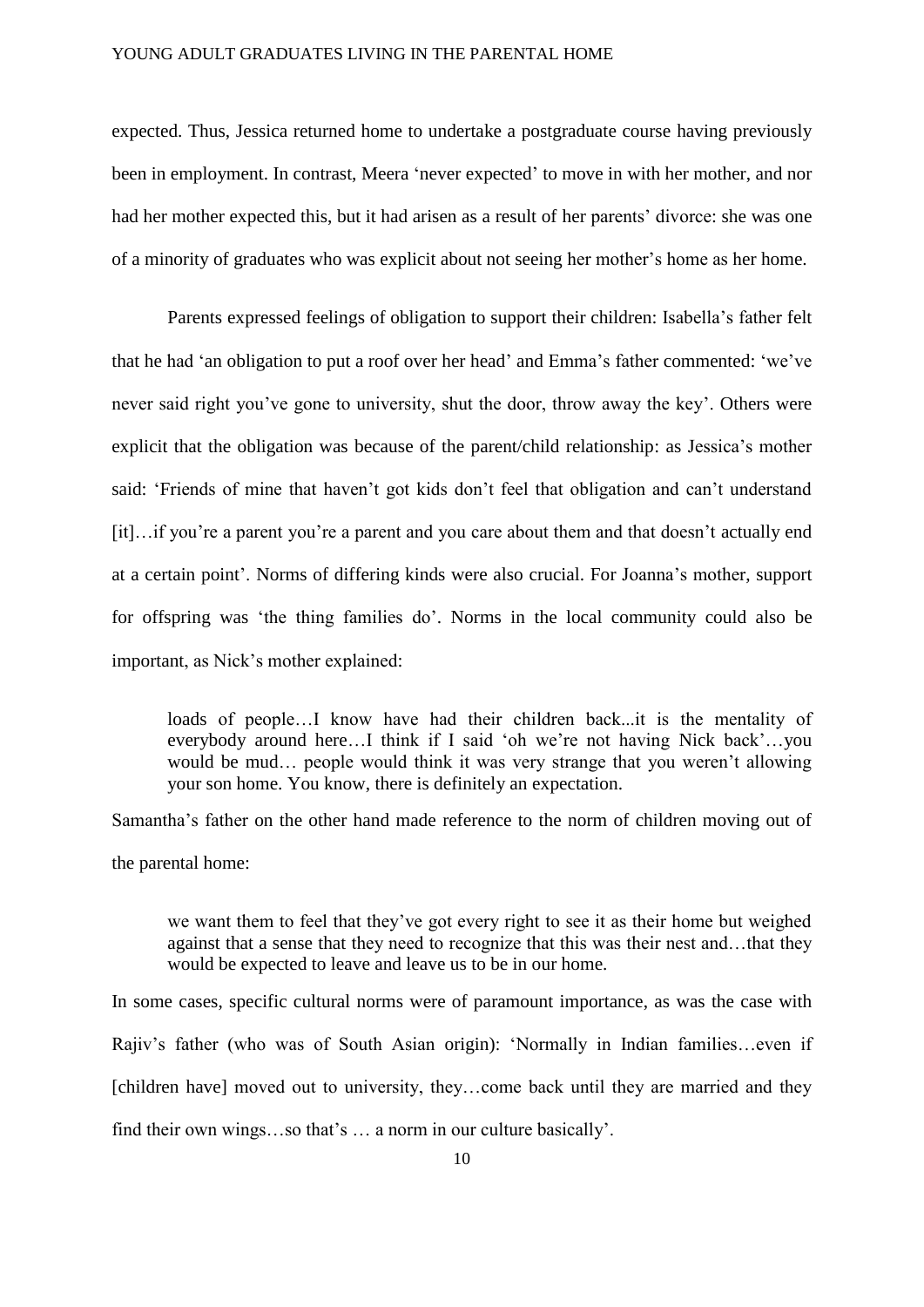While many parents felt an obligation to support their children, for others an ethic of care permeated their accounts. According to Maria's father it was: 'a loving thing to do and I think that's important…to be there for her in any way that's necessary'. And for Daisy's mother it was 'inconceivable...that I would say…'well, after uni…you're not coming home''. She went on to say: 'you hold that space for your children, you love them, you nurture them, you keep them safe, you take care of their physical, mental and emotional needs'. In short, most parents felt that they had obligations or responsibilities to support their children and others tended to focus on a more affective sense of love and care.

#### **Financial arrangements**

**Parental gifts and loans.** All the parents had contributed towards (or paid in full) the costs of their children's undergraduate degrees. A small number had, in addition, paid for postgraduate degrees or courses (n=6). A range of other gifts and loans were made. Thus, Priti's parents had helped her buy a car which cost £9,800 (\$15,190): they gifted her £2,000 (\$3,100) and loaned her £1,000 (\$1,550) (which she had since paid back). Priti had financed the rest –  $\text{\pounds}1,000$  (\$1,550) from savings, and the rest through credit; this was viewed as beneficial by her mother as it would give her a credit rating, which would be needed for her to get a mortgage on a property. Matthew's father had bought his son a car and Matthew (who was in temporary part-time work) was paying back £50 (\$80) month. Whilst Prakash's father had purchased a car for his son, it was also used by the family as a town car. Daisy's parents on the other hand had bought back the car they had given to her as a way of getting funds to her without simply 'giving' her money.

Around a quarter of the parents  $(n=7)$  paid for family holidays for their children and the same proportion gave small monetary gifts – such as Joanna's mother who gave her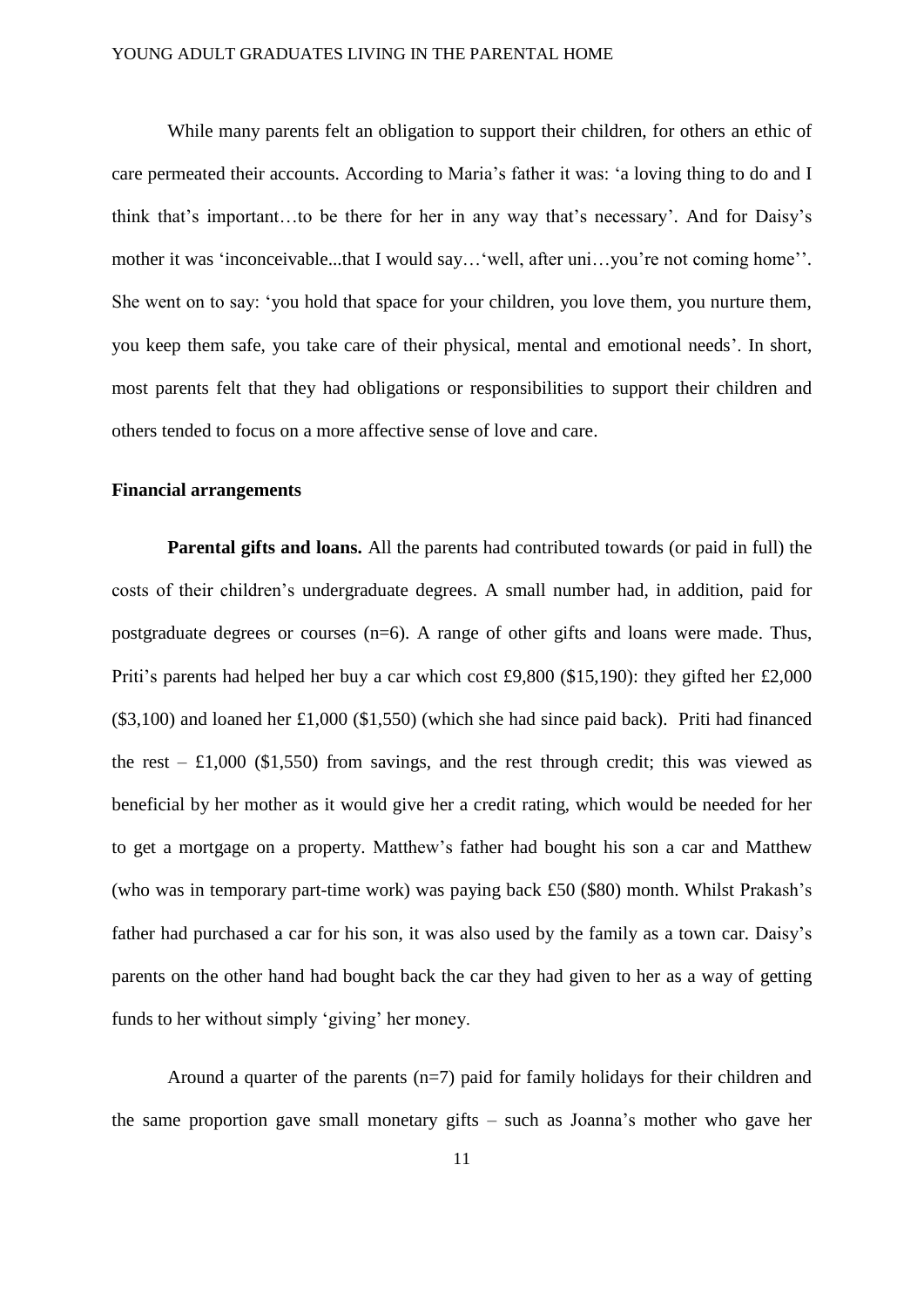daughter the 'odd £20 (\$30)'. Isabella's father left a much larger sum  $-$  £300 (\$465) – for his daughter to buy food when he and his wife went on holiday. Occasional loans were also reported, as in the case of Nick who took £20 (\$30) from his father's wallet 'with consent!' and paid it back later. In two cases, mothers provided help with their daughter's travel expenses: Joanna reported that her mother 'occasionally, very generously [helped], with… paying for my tube fares'. Other gifts included paying the cell phone costs (mentioned by three graduates) and 'one off' purchases: Jessica's mother bought expensive items such as a 'winter coat or winter pair of boots' although her daughter did not ask for these.

**Financial contributions: expectations and negotiations.** Expectations of parents and their adult children regarding regular financial contributions varied. The following sections discuss these and associated negotiations. Some graduates were either unemployed or in precarious employment (n=9) or studying (n=3) (Group 1, see Table 1); in these cases no regular financial contributions were expected. In some families specific cultural norms meant that contributions were not expected (n=6) (Group 2). In other families it was decided or agreed that their offspring should save in lieu of contributing (n=5) (Group 3); in these cases, expectations varied over time and could vary between parents and their adult children. In a small number of cases, regular financial contributions were demanded by parents as a condition of co-residence (n=4) (Group 4).

#### *No regular financial contributions: no work, precarious employment, study (Group*

*1).* Parents did not expect children who were not employed, who were in precarious employment or who were studying to make financial contributions, nor did their children expect to contribute. There was thus consistency in terms of the expectations of parents and their children. However, there were differences in terms of the precise arrangements and the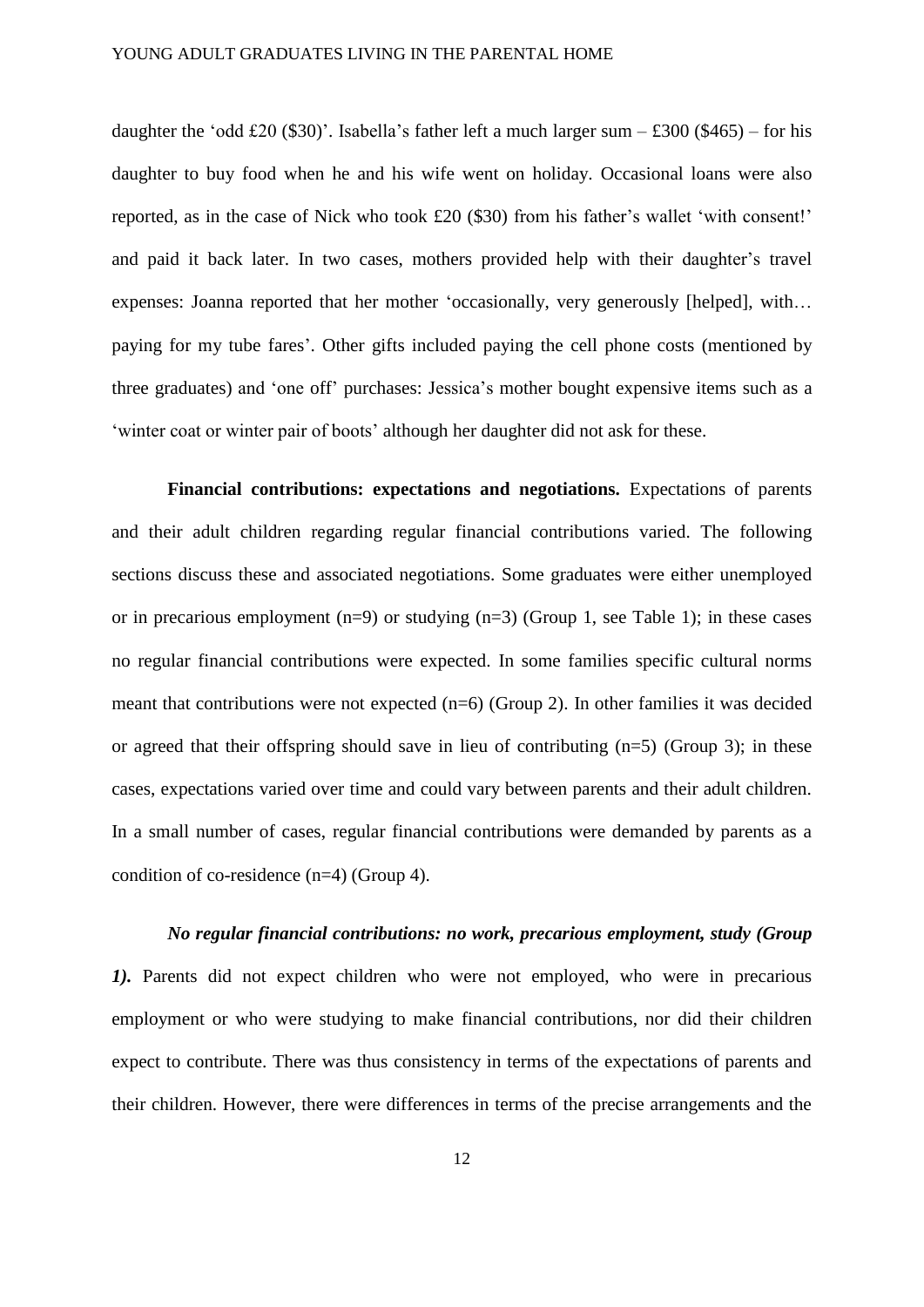nature of the negotiations: in 7 of the 12 cases there were explicit negotiations – comprising overt discussions – about the arrangements.

Some graduates received allowances from their parents about which there was no overt negotiation. Priti received £60 (\$90) a month (this was not mentioned by her mother) and Louise, £200 (\$310) a month; in both cases the payment was a continuation of support previously provided by parents. In the case of Bethan and Daisy, however, there were overt negotiations surrounding the allowance. Bethan's mother had given her daughter an allowance while at university. She had considered dropping it when Bethan returned home but did not want to 'make it harder than it is…why make her have to live on the bare minimum?' It was not financially difficult for her, merely a continuation of the earlier arrangement and would continue until her daughter was earning. Bethan, who had an unpaid internship had subsequently discussed the allowance with her mother and explicitly negotiated an increase from £300 to £500 (\$465 to \$775) a month. In return, Bethan offered to do all the shopping (using the money given by her mother) so that her mother – who disliked shopping – would not have to worry about it.

By way of contrast, Daisy's mother stopped the allowance she had been giving her daughter while at university on her return home, so 'she wouldn't have any more money for lattes, for her hair, for going out socially'. She felt that the absence of an allowance would prompt her daughter to get a job. However, this caused her anxiety: she was worried that she was doing 'everything wrong' and that she was 'a terrible parent'. Daisy for her part thought that her mother was right not to give her an allowance; this had stopped when she undertook an unpaid internship on her return to the family home after completing university: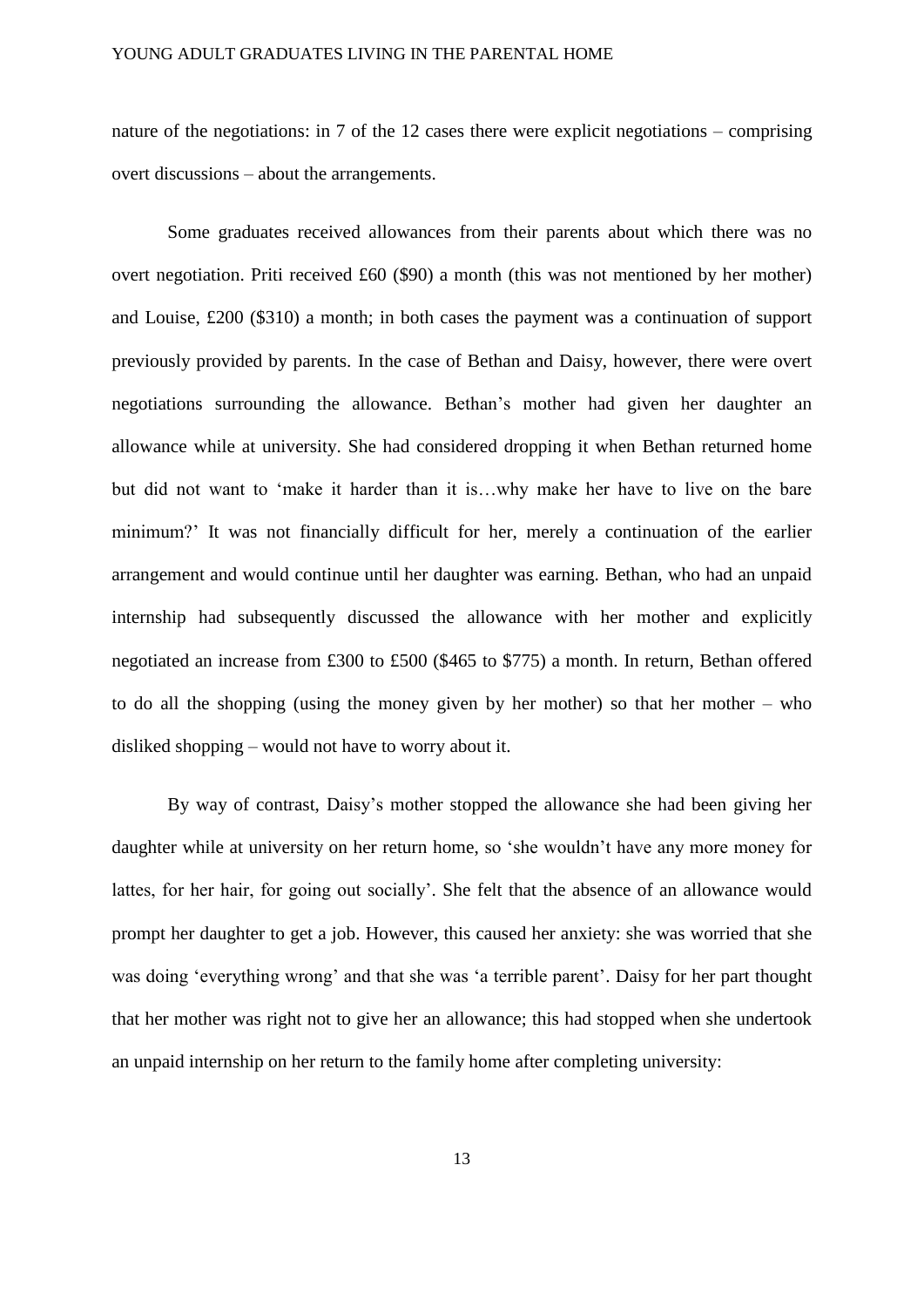I…felt like they were justified in not giving me an allowance because that would have just…propagated the…leisure time of it. Internships essentially are for…leisured people because if you needed money, you would have to get a job…I was only doing internships because my parents weren't asking for money from me, otherwise I would have had to do something else, so I suppose they weren't giving me an allowance because it was…my choice to do internships. I don't want any of this…I don't want my parents to have to support me, I just wish I had my own money.

In both these cases, mothers and their daughters were in agreement about the financial arrangements, even though the agreed arrangements in the respective cases were contrasting. Both cases were also characterised by overt negotiation, perhaps because there was some kind of change in the arrangements, which had to be discussed.

Gemma's situation was different. She had been unemployed on returning to live with her mother and had since obtained a job at a local chemist (drugstore). She was barely earning on her 'zero hours' temporary contract. Given her precarious financial situation her mother was giving her £100 (\$155) a month to help her with her travel costs and other outgoings. According to her mother she was not earning enough to pay rent, but she and Gemma had agreed that once she was in a more secure job, Gemma would pay her share of the council (property) tax as her older sister had done. Explicit and overt negotiations had taken place to reach an agreement as to how the financial arrangements would work.

As regards *regular* financial contributions, there was often no discussion; rather there was a tacit assumption that no payment would be sought. Francesca studied abroad after graduating but was unable to find work. Her father, who had been paying the rent on her apartment, decided that he would no longer pay and that she needed to move back to the family home. Neither Francesca nor her siblings paid rent. Her mother noted: 'I don't know if we ever discussed it. She's too broke to pay us anything at the moment, frankly'. Francesca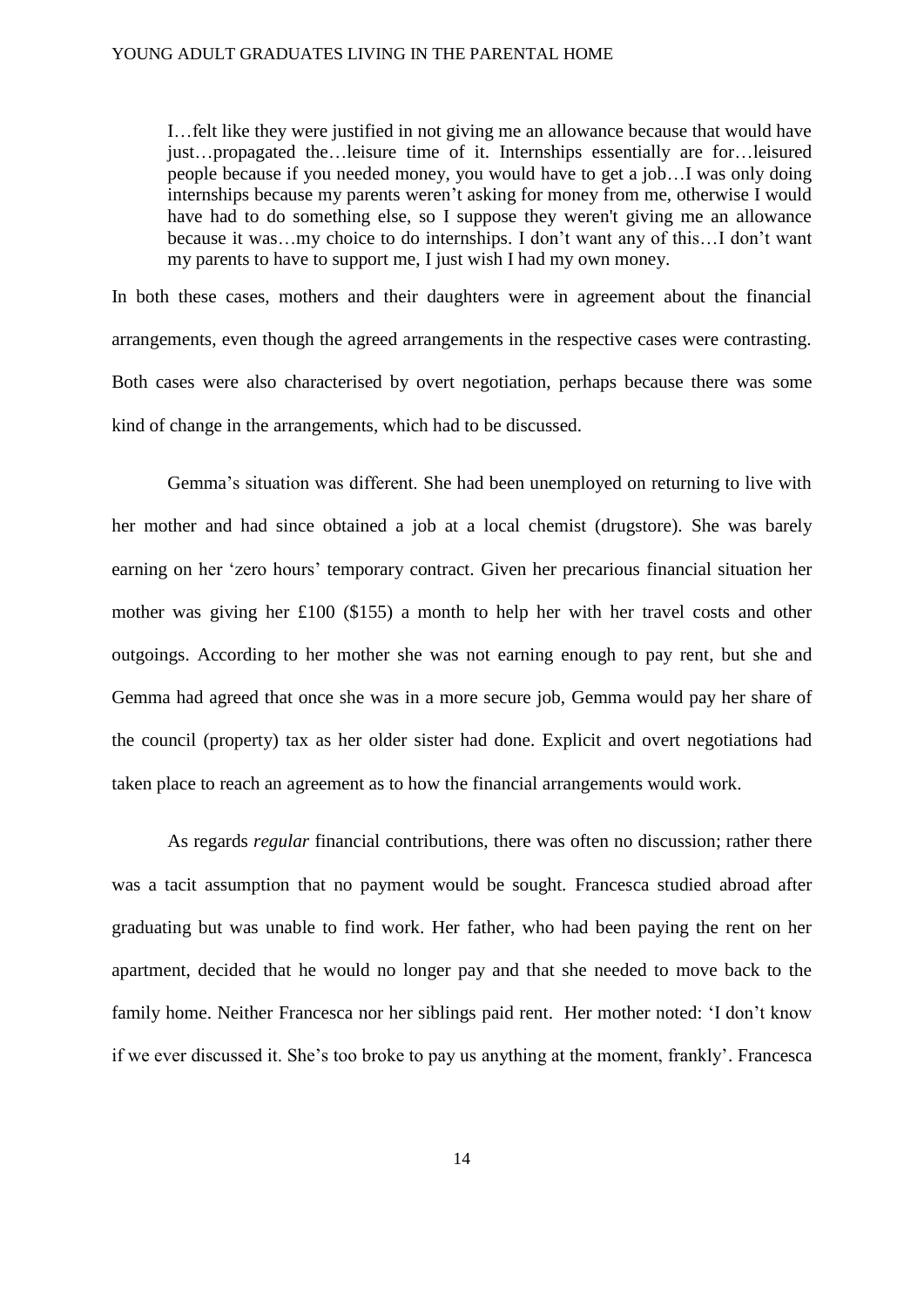was appreciative of her parents' support which was accompanied by some obligations to contribute to the household, albeit not financially:

they are incredibly supportive…I know I'm very lucky to have parents that don't make me pay rent and...so I am very grateful and I also understand that…I do have to go out and do the shopping and I do have to contribute to this and that because…I'm living under their roof.

There was no expectation that Matthew should make regular financial contributions; there was no overt discussion, merely a tacit understanding that he would not contribute. While his mother thought that he *should* pay money towards his keep, she did not want the confrontation: she could not bring herself to ask him as he was not earning very much nor going out spending a lot. But she thought it was 'crazy' as it did not teach him anything. Matthew for his part thought that his parents would 'see it as cruel asking me for money and I'd see it as cruel…because I can't afford to pay them the money'. In this case there were differences in the perspectives of Matthew and his mother; the tensions were resolved not by overt negotiation but by his mother's decision to avoid any confrontation.

Nor was there any expectation that Joanna would contribute, nor any overt discussion: 'We never really discussed it'. Her mother had refused to pay rent when she was younger – feeling it was 'tawdry' and 'working class'. When her daughter was earning enough she would:

force her to pay into a weekly savings account, a modified rent type concept, and this is to teach her to try to budget for the true cost of living and build up a nest egg…to buy a property…or have some savings in the future.

None of the graduates who were studying were expected to make regular financial contributions. Indeed in two of the three cases parents provided financial support to their children, with overt negotiations having taken place. Rebecca wanted to study for a Master's degree, but the only financially viable option was to live with her parents for the year, for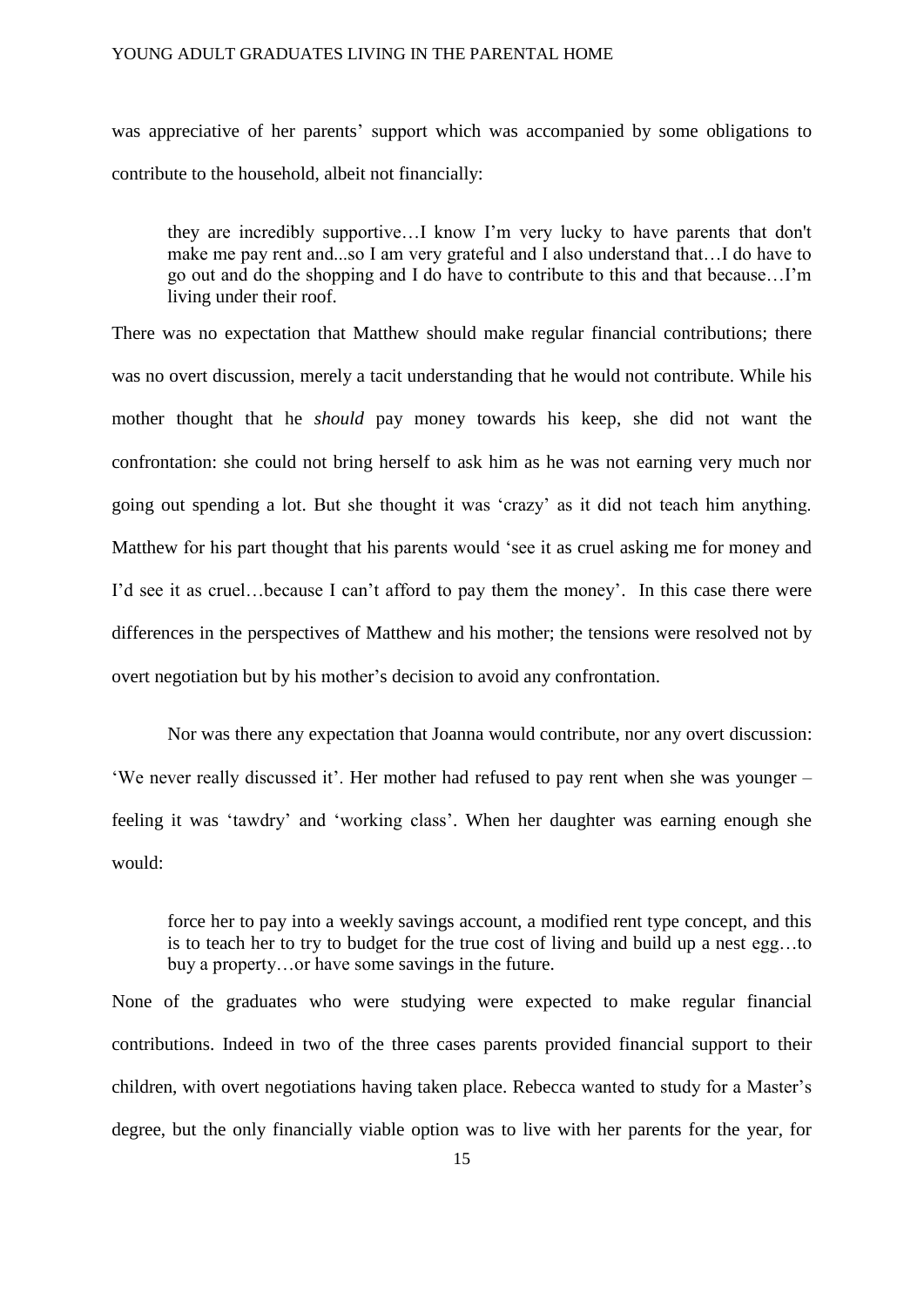which she was 'very grateful'. Moreover, her parents had paid two-thirds of the fees for her Master's course (she paid the other third) as they did not want her to deplete her savings account. However, Rebecca's boyfriend, who was also living in the family home, was working and her father had decided that he should pay around £200 (\$310) a month for food and bills.

Jessica's parents, rather than give their daughter money, lent her the money for the fees for a second postgraduate professional course. They opted for a loan on grounds of equity between siblings as they had already financed a Master's degree: 'we need to be absolutely clear that we're loaning the same amount of money or when we're giving that we're giving the same amount to each child'. Jessica would pay back the loan once she was in a permanent stable job. There was, as Jessica said, an implicit understanding that she was not going to 'just be stupid and go on a shopping spree' – the loan was to further her education. While Jessica was, as she put it, 'a free-rider at the moment', if she had a job and was living at home she would have to pay rent. The possibility of paying rent had been discussed explicitly with her father – who was more 'financially minded' than her mother – when she was working previously. Had she continued with that job, she would have had to pay rent. As she was now a student again it had not been raised. 'My mum has always…said that while we're studying it would be … almost counterproductive'. She commented on the support from her parents as being 'a real big show of generosity and nothing that I…thought they should give me'.

*No regular financial contributions: varying cultural norms (Group 2).* No regular financial contributions were expected by the parents of the four graduates of South Asian origin and two of mixed ethnicity. Similar expectations were expressed by parents and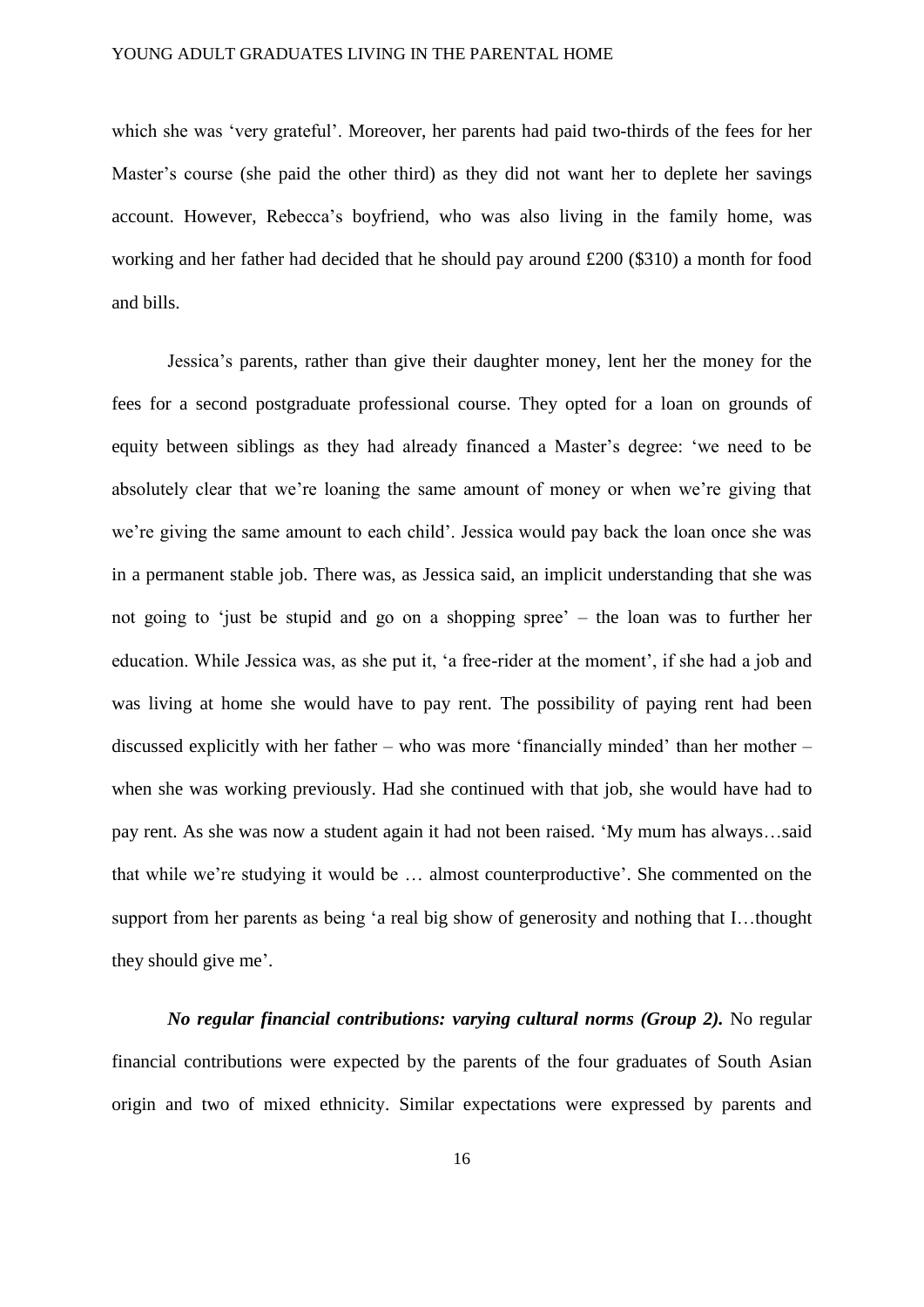children of South Asian origin with specific cultural norms being of paramount importance. All were working full-time, with the parents – generally the father – being seen as providers. There was no overt negotiation, rather a tacit understanding that no regular financial contributions would be paid. Nonetheless, some contributions to the household were made by the graduates, for example, replacing broken toasters, buying picture frames, and paying for family meals out.

For Prakash rent had 'never come up as an issue and it's…not even on the table, we don't discuss it. So long as we live in the house we don't pay rent – and it's sort of agreed'. Prakash did not want to bring this up with his father: 'I didn't want him to feel as if I've suddenly become an outsider in his house'. However, if some weekly shopping was needed Prakash's father commented that his son would pay for this. There were thus understandings about what was expected. In a similar vein, Rajiv noted:

My parents have always had this thing that 'we are the parents, we provide for you'. And even when I did pay for things…my mum would be like "No" or my dad would be like "No here's the money". Even if I refused to take it, it would still end up in my bedroom.

Rajiv's father stressed: 'It's not expected for either of the children to pay anything like rent or anything whatsoever. But that's the norm in most Indian families and that's within the culture basically'.

Although Amrita's father did not expect his daughter to pay rent, he did expect her to save for the future and to make informal contributions to the household. According to Amrita none of her friends of the same caste paid rent: 'it's commonly accepted in my culture…that you'll repay the favor in the future…like my parents may end up…living with their son and his family'. However, there were certain obligations – and expectations – associated with living in the family home with Amrita contributing to 'daily activities or chores and stuff'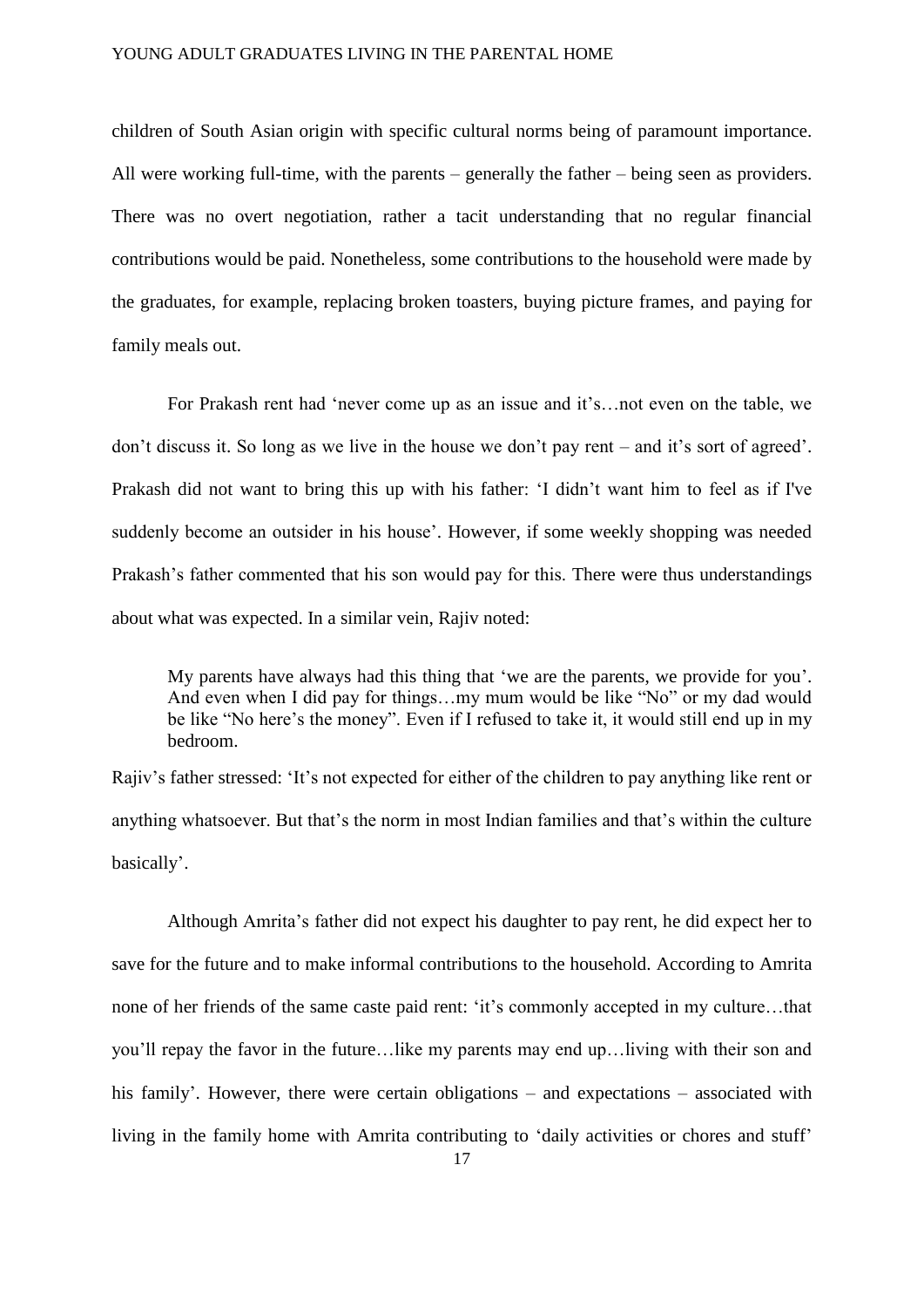and having to 'do a lot of picking up and dropping other people from the station…so additional sort of duties'. Swapan likewise commented on obligations associated with not paying rent: 'Once I'm on my own then I'll be supporting and helping them, and that's what I want to do'.

In two cases, where parents were from different ethnic backgrounds, there had been overt negotiations between parents and children about the financial arrangements, with differences in cultural norms being apparent. Although Sonia was not expected to contribute and her parents did not expect her to, there were differences between Sonia's *parents.* They were openly negotiating with each other about whether Sonia should contribute. Her father, who was of Asian origin had been financially supported by his family until he started work in his mid-twenties. Her mother however, had been brought up in a household where she paid rent as soon as she started working:

I've…fallen into [my husband's] way of thinking but I have questioned it…We haven't quite come to any conclusions...but I think there are issues around responsibility as adults and…maybe that one of the ways of encouraging responsibility is to encourage contributing to the household budget.

The ongoing parental negotiations were reflected by Sonia: 'my mum would probably be more inclined for us to pay rent here, but I think my dad's quite happy for us not to…I don't know if it's just something they've not quite worked out themselves'.

Explicit, overt negotiations about financial contributions had taken place between Meera (who was of mixed ethnicity) and her mother, who was of South Asian origin and with whom she lived. Her father – who was divorced from her mother – did not provide any financial support 'My dad refused. He said, "She's over 18"…and, completely, it's his legal right'. 4 Expectations regarding financial contributions differed in this case. Meera, who was working full-time when interviewed, had offered to pay half of the household bills, in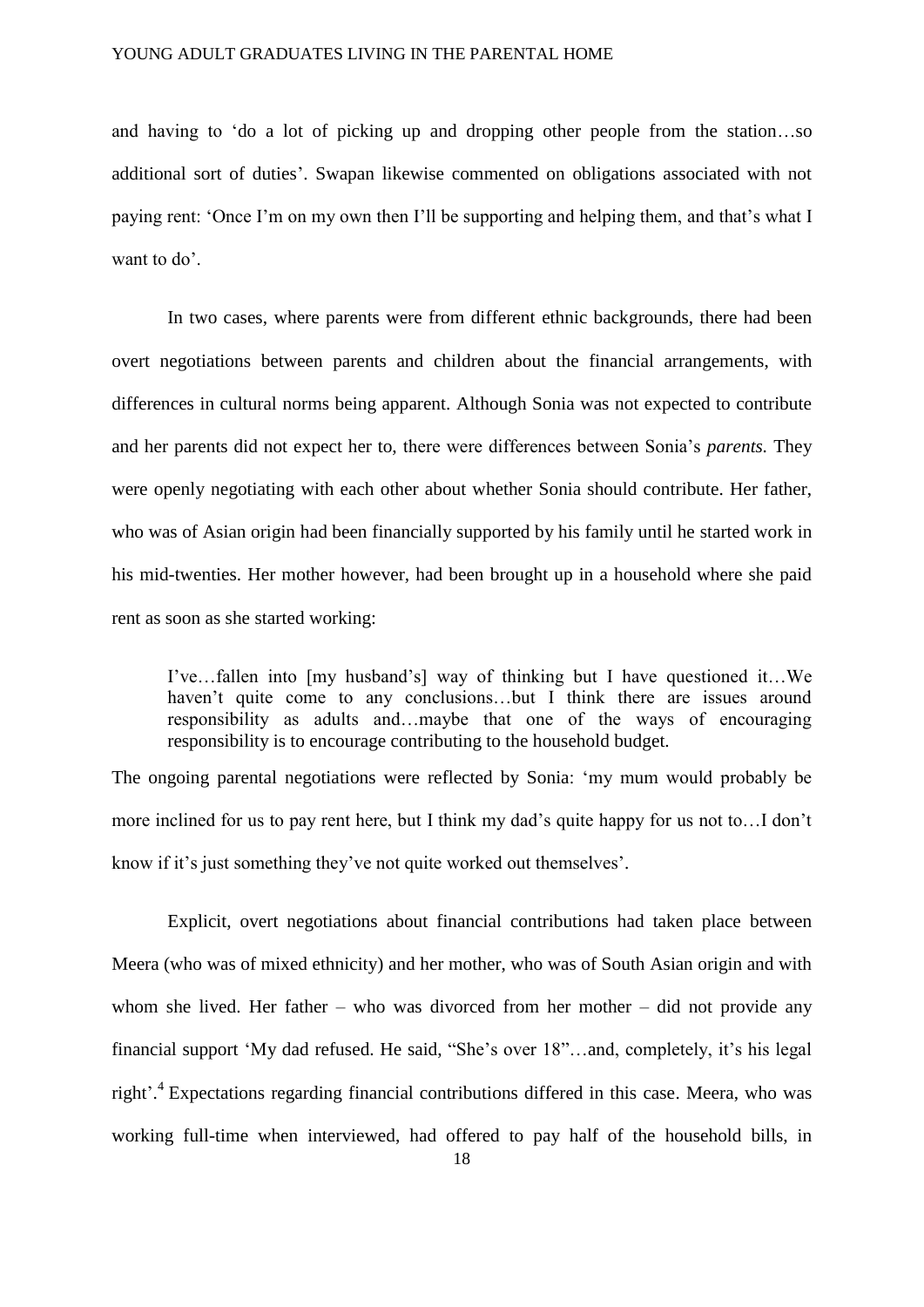addition to paying for her own food, as she was not happy relying on her mother. However, her mother felt that it was her responsibility to provide for her children and did not expect or want Meera to contribute any more.

*Saving money in lieu of financial contributions (Group 3).* For some graduates, all of whom were in employment it had been agreed, or decided by parents, that they should save money instead of making regular financial contributions. There was broad consistency in terms of parent and graduate expectations, although in some cases expectations had changed over time with complex negotiations having taken place to arrive at an agreed way forward.

In the case of Daniel there was no overt discussion. His mother felt it very important that her son: 'amasses as much savings as he can' as he was about to embark on buying a property. As Daniel said, there was an 'unwritten obligation' that he would save. In other cases overt and explicit negotiations had taken place. Maria, whose parents were divorced, lived with her father, but was soon to get married. Her father reported that the 'main driver' for her not contributing was that she was going to need the money to buy a house; but nor did he need the money. However, Maria wanted to contribute to the household expenses. Both father and daughter talked about amicable arguments. Maria elaborated: 'Sometimes…I'll take him out for dinner and I'll be like 'no, this is my treat now, you're not allowed to pay'. So we do the food shop and sometimes he lets me pay… but he likes to be the Dad so!'. Maria, who had also taken 'a bit of a protective role' toward her father since his divorce, wanted to contribute, but her father wanted to retain the role of provider.

Some parents – all fathers – had imposed or negotiated a compulsory savings scheme on their children with a proportion of the graduate's income being put aside for savings for a future property. Katherine – and her mother – reported that her father had said she had 'the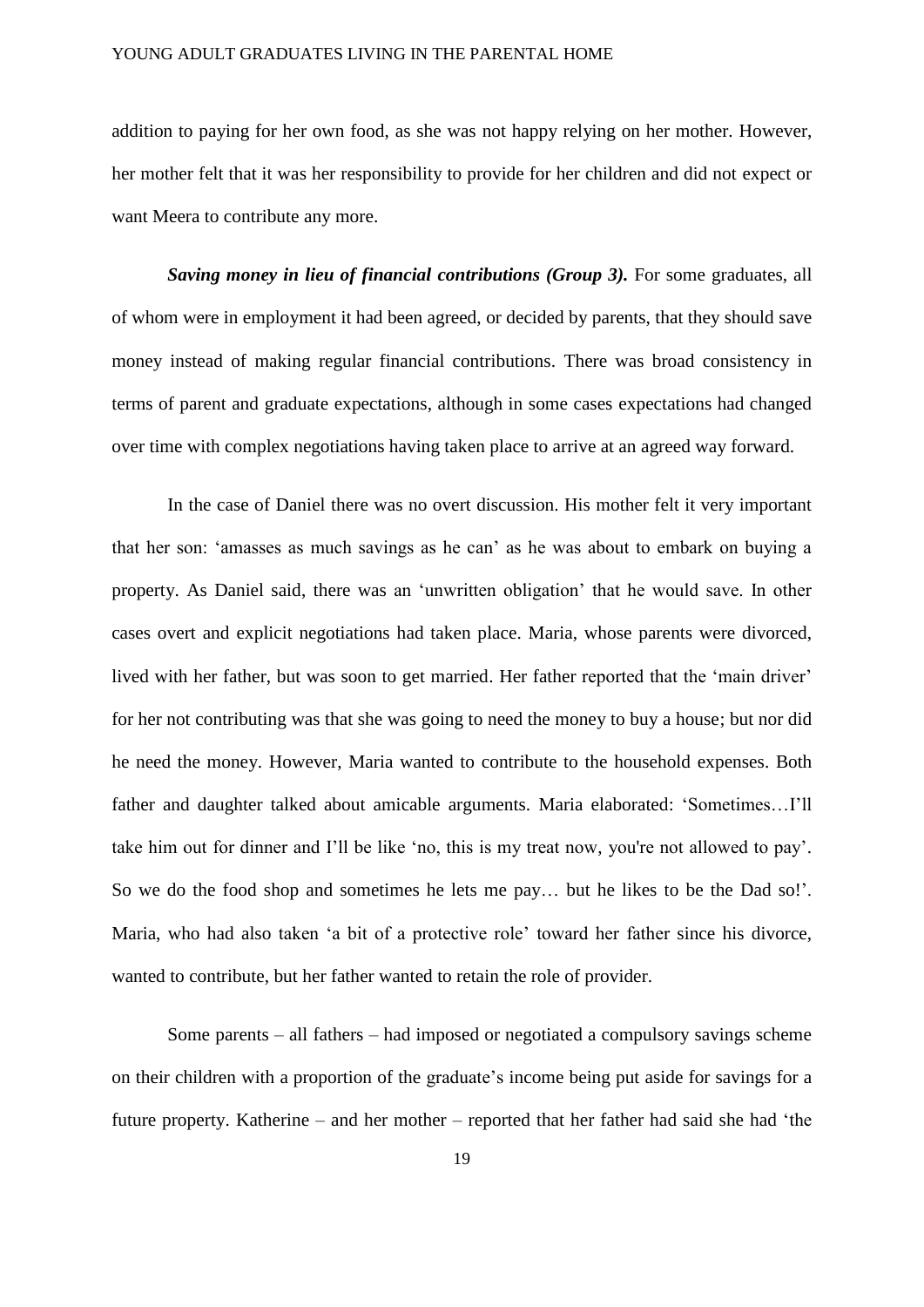highest disposable income' of anyone he knew. When she first moved home she had an allowance, which Katherine told her father to stop once she got a job. When she got a wellpaid job her father thought that she should pay rent, but Katherine disagreed. When the issue was raised again she told her father that she was now saving for a deposit on a flat (apartment). They then worked out how much she was saving. She felt that so long as she was saving a reasonable amount each month her father would not ask her for rent: 'I'm going to save money for a deposit on just a flat [apartment] and then move out and pay a mortgage as opposed to rent'. Whilst there had been differences in terms of expectations as regards the payment of rent, negotiations had taken place and there was a tacit understanding that so long as she saved money Katherine's father would not ask for rent.

The possibility of paying rent was not discussed when Isabella initially moved back to the family home. But as her income from paid work grew, so her parents' expectations around her financial behaviors changed. According to her father she started 'receiving this really quite large amount of money every month…it was about £1300 (\$2015) a month…so suddenly she was rolling in it basically'. He discussed with her 'how she would handle all this wealth that she was suddenly receiving'. The possibility of her paying rent was discussed but Isabella was not comfortable with this and nor was he: 'we didn't want to feel that she was a tenant in our house and so we pretty quickly excluded that possibility'. He then got her to agree to make regular savings. Isabella reported splitting her salary in to thirds:

One for my savings I would never touch…for my house; one for my everyday account that I could…spend on lunch every day and going out for the weekend; and the other third into…a treat savings, so…I can save up for something nice for myself.

In this case the daughter and father were in agreement about the undesirability of the payment of rent; their difference was in their expectations about how she might manage her new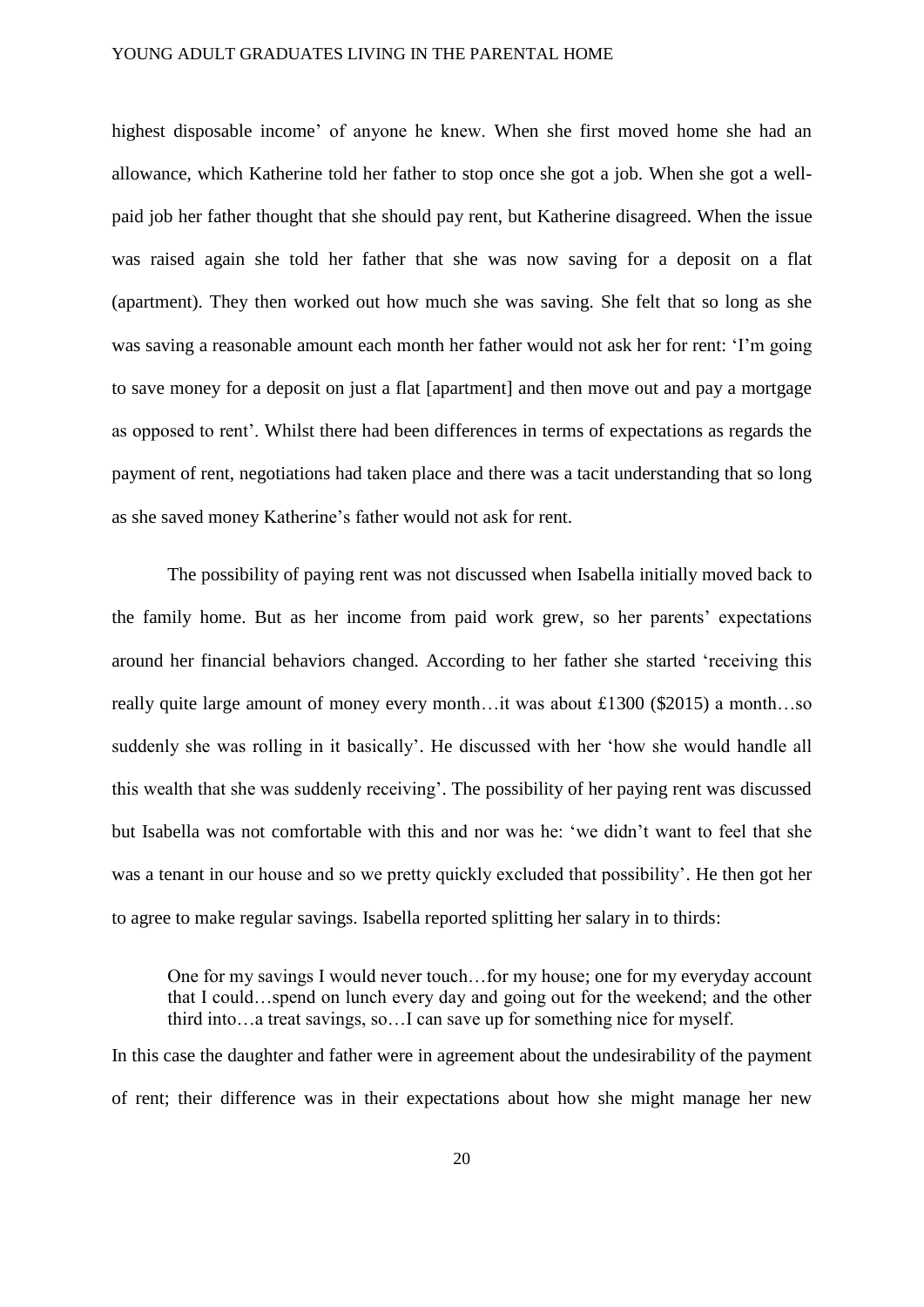wealth. Overt negotiations were required to reach an understanding about saving money, some of which would be for a future property.

By way of contrast, Rachel's father imposed a compulsory saving scheme on his children. Rachel gave her parents one third of her gross earnings, with the money being put away in a separate account for a deposit for buying or renting a house:

[The children] can use it for setting up on their own…so if they never set up on their own, they'll never get it back…we want them to understand budgeting…you're going to lose a third of your money to me, which is what you would be paying a landlord. …that's what you…would have left if you were…trying to live…completely independently out there in the big, bad world.

Two graduates in this group felt that their fathers did not need money from them on account of the family income: 'bluntly, he doesn't need it. He's going to be paying the same – I mean, obviously I use a bit more in terms of bills and…food'. Another graduate, who thought that it would be 'ridiculous' to pay rent, commented: 'he's not losing anything and I'm just living here like I was before'.

*Regular financial contributions (Group 4).* Only four graduates made regular financial contributions. In three cases, this arrangement was imposed by parents and in one it was subject to explicit negotiation over time. The amount of the contribution ranged from £100 to £400 (\$155 to \$620) a month. This was for the most part a nominal contribution to the household costs and would not constitute a 'market rent'. A rented room in a house or apartment in the locations in which the family home was located could cost between £400 (\$620) and £800 (\$1,240) per month.

Samantha returned to the family home straight after she finished her studies, but it was not expected that she should contribute financially as she had an unpaid internship.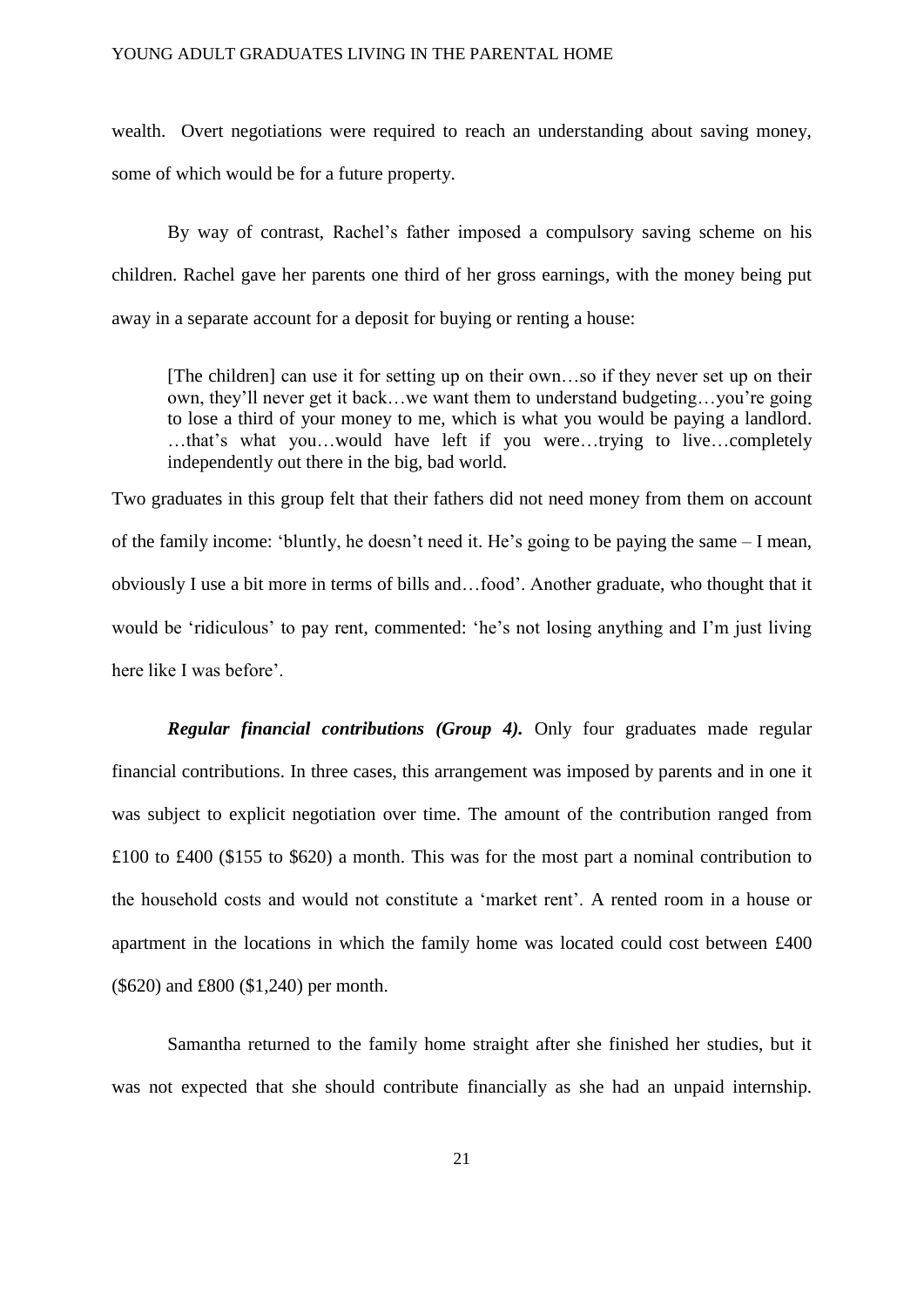However, once she started earning she had to start contributing. Samantha's father described the arrangements with his two daughters thus:

> It was £20 (\$30) a week…when they first came back from university...it was…a nominal sum to get them used to the idea of paying something. My partner recently... put it up to £25 (\$40)... I personally would have put it up more so that there was…a bit more consciousness about budgeting.

Samantha felt that she had to give her parents some money: 'It's not much and of course we've got to give them something. I'm not bothered about that. It's completely fair enough'.

David who worked in a consultancy firm, paid his mother £100 (\$155) a month; his mother had 'plucked [the amount] out of the air!' The motivation was to ensure that he realized 'life isn't a free ride really and you've got to pay your way in some way or other'. David recounted that the amount had been suggested by his mother and was 'a kind of contributory amount'. This had started the month after he got his job: 'I don't think they would have asked me to pay that money if I was unemployed'. David commented that when his brothers lived at home they paid something, so this 'seemed fair and I'm quite happy to pay that…that was agreed with no issue at all'. In this case a family norm had been established and David expected to contribute to the household costs.

Ben's parents encouraged him to live at home as they could not see the value of him spending half his wages 'just to have a bed'. His father felt that there was an obligation for Ben to contribute financially; his decision was informed by residual working class cultural norms. He decided that Ben should pay £230 (\$360) a month, which covered the household's council (property) tax and his food. Ben – who reported paying somewhat more £250 (\$390) – felt that this was 'completely fair' and 'pretty cheap anyway for what I get…because I'm earning money I don't mind'.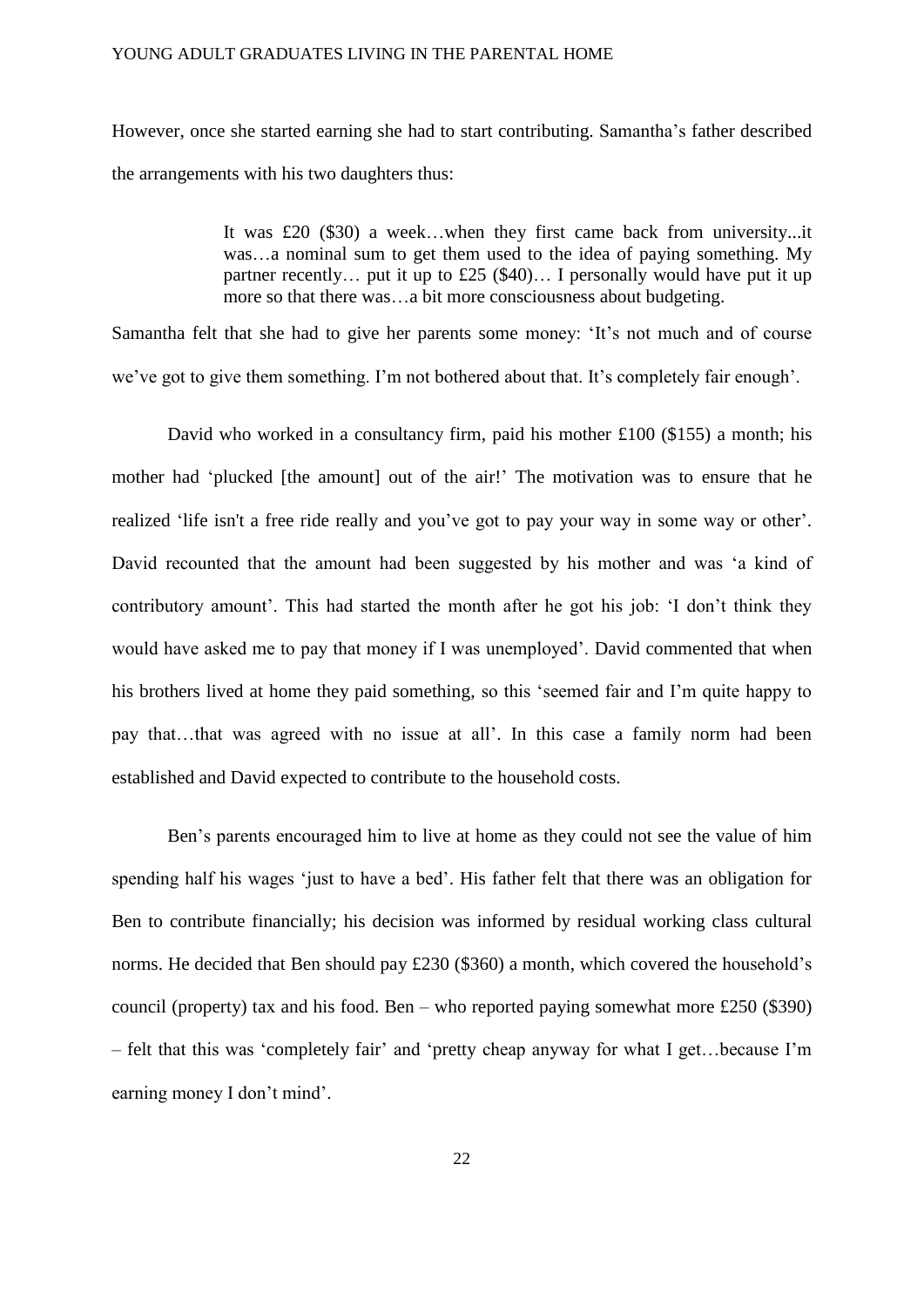In sharp contrast, there were explicit negotiations in the case of Bryony. Both her expectations and those of her parents changed over time. When she first came back to the family home her parents said that she could have a year without paying rent. The amount she contributed had increased over time to £400 (\$620) a month following discussions with her father: 'We've kind of negotiated…what is reasonable in terms of rent, so it's gone up since I've been earning more…I don't think I'd really like…the feeling of not paying rent'. Her mother recounted: 'the spur [for contributing] came more from my husband, who…tends to be…tougher…he deals with the money with her…but that was difficult, negotiating that money bit'.

#### **Discussion**

This study set out to explore the expectations of parents and co-resident graduate children towards parental financial support, the nature and purpose of the financial arrangements, and how these are negotiated. Parents and adult children expressed consistent expectations as regards co-residence (and the financial support this implies) and, *within* families, financial support. Financial arrangements were agreed through negotiations which varied in character and differed between families – these were strongly influenced by norms, especially parents' ideas as to the 'proper thing to do'.

Most of the graduates in our sample took it for granted that they would return to the family home as they were not in work and had nowhere else to live. Virtually all of their parents had similar expectations given their child's financial constraints. Parents felt that they *should* support their adult children – they saw it as an obligation, a responsibility or part of their caring role as parents. The support ranged from providing a 'roof over their heads' to monthly allowances. Significantly, in the majority of cases there was no expectation by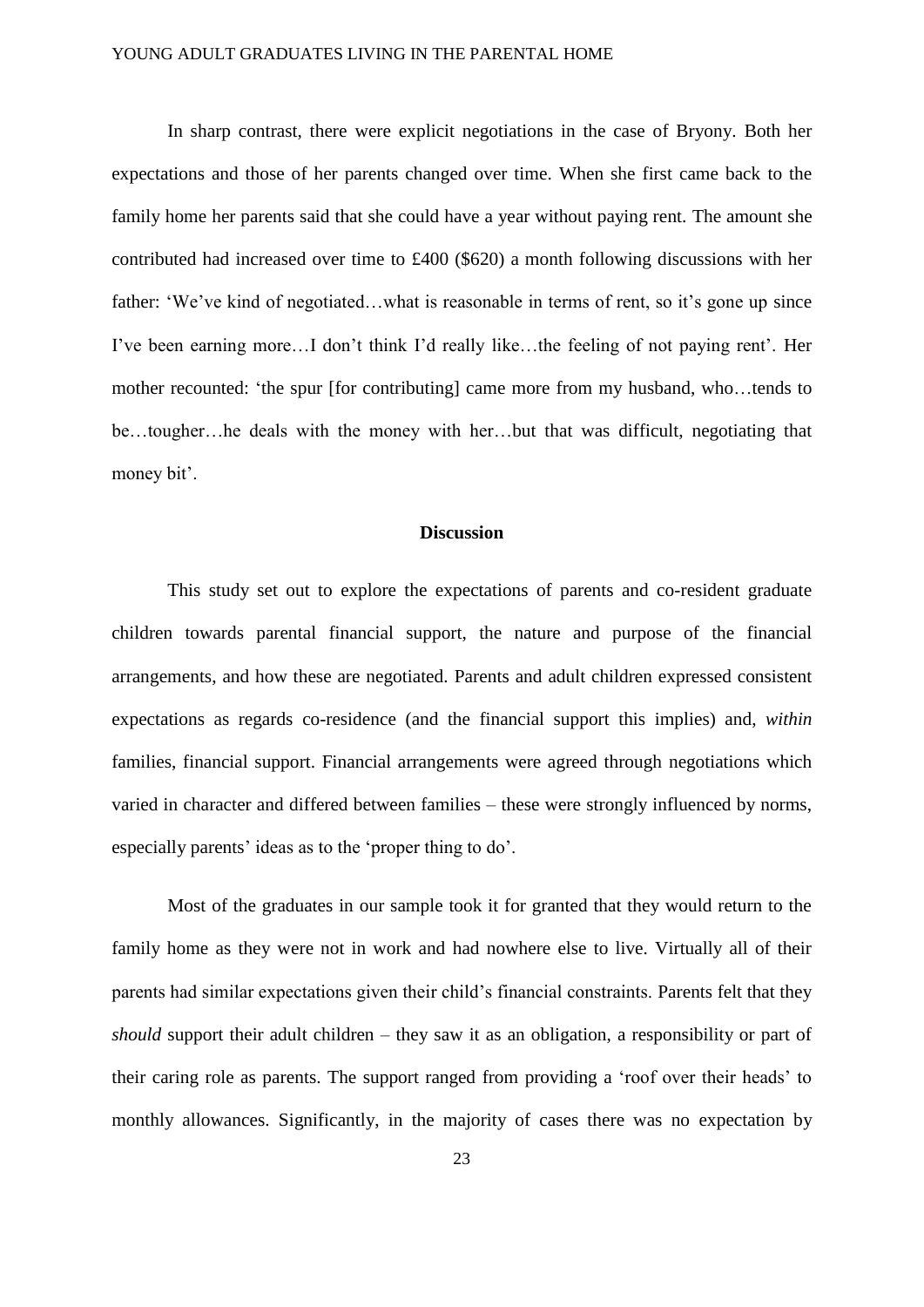parents or offspring that the latter should contribute towards board and lodging. In particular, graduates' circumstances created a frame for expectations and negotiations around finance. Thus, graduates who were unemployed or in precarious employment were not expected to contribute and some continued to receive monthly allowances from their parents, as they had at school or university (cf. Sassler et al., 2008; Swartz et al., 2011). None of the graduates who were studying made regular financial contributions, with some parents also providing financial support towards tuition fees either as a gift or loan: as previous research has found, further study was viewed as worthy of financial support (cf. Fingerman et al., 2009). Nor were regular financial contributions expected in South Asian families due to cultural norms. In some families, parents had explicitly decided – or agreed following negotiation – that their child should save money instead of paying rent. Only four graduates were expected to make regular financial contributions to the household. Expectations of financial contributions towards household costs were broadly consistent *within* families although there was variation *between* families.

Negotiations over financial arrangements were thus occasioned by the economic circumstances of the adult children and influenced by norms of different types. The nature of the negotiations underpinning these arrangements varied. Finch and Mason (1993) differentiate between explicit negotiations – open discussion – and implicit negotiations – tacit, unspoken understandings – as ways of deciding how to proceed. In the case of South Asian families there was a tacit understanding, underpinned by deeply embedded specific cultural norms (cf. Talbani & Hasanali, 2000) with neither parents nor their children expecting rent. In England, Finch and Mason (1993) found those who came closest to talking about the norms governing the notion of obligation were those of Asian descent: the connectedness of family relationships is emphasized more than in English kinship systems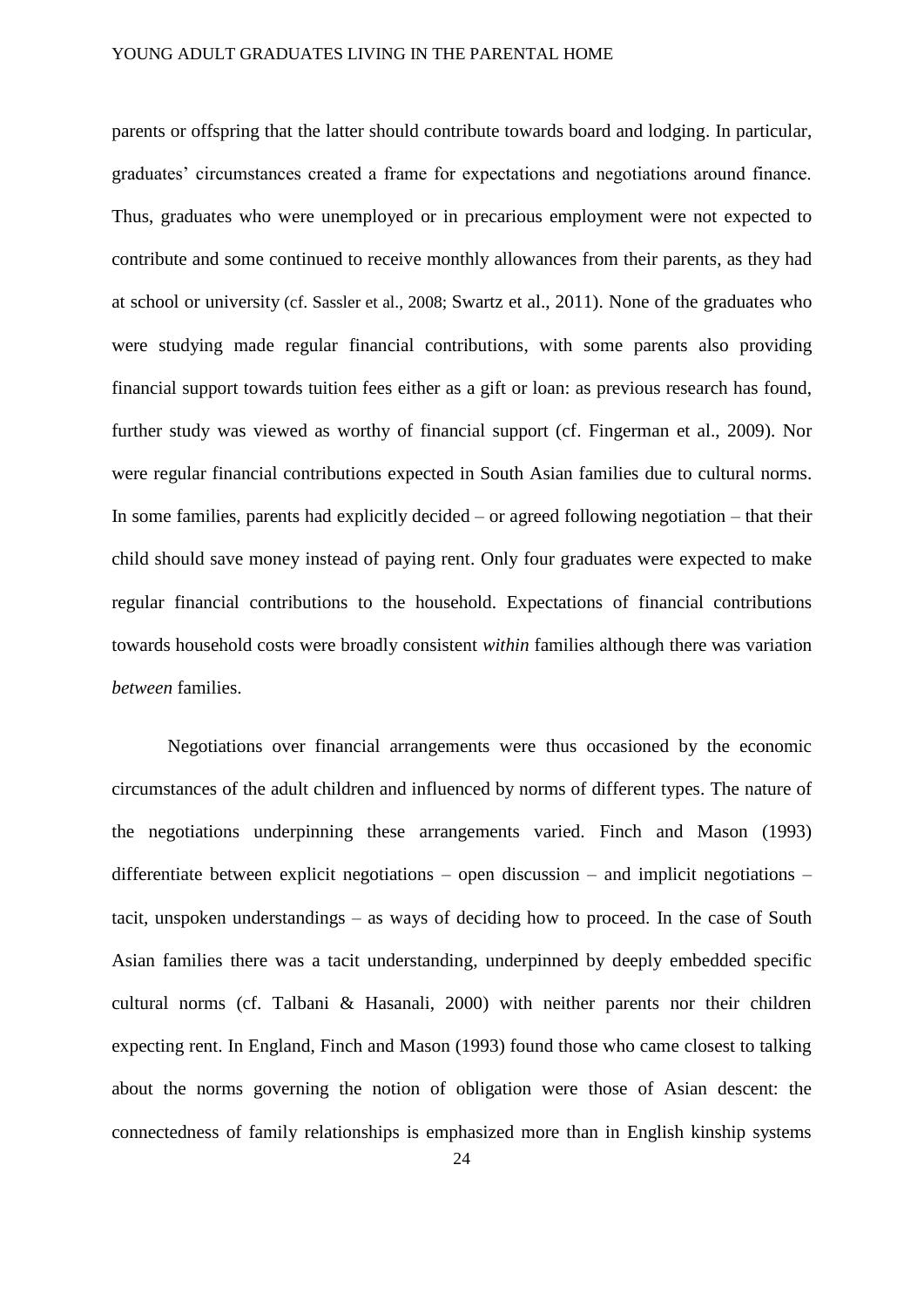where separateness and the individual are prioritized (Krause, 1995). In the case of the South Asian adult children this was demonstrated by the purchase of household items for the benefit of the whole family (cf. Morgan, 2011). In the majority of cases where graduates were not in paid employment, there was also a tacit understanding that no regular financial contributions would be made: this could be in line with family norms – for example, arrangements made with older siblings or in one case, the mother's own past experience. However, in some cases there had been overt negotiations about financial contributions once the child had secure employment. When parents were providing support for their children's postgraduate studies there had been detailed, overt negotiations: in one case the parents agreed to loan their daughter money rather than gift it to her as they wanted to treat their children equitably and they had already paid for her undergraduate and Master's degrees.

Where graduates were saving money there were examples of both imposed arrangements and explicit negotiations. The most complex negotiations took place where there had been no expectation initially by either parent or adult child that there would be financial contributions. The subsequent explicit negotiations could be difficult with parents wanting regular financial contributions to be paid and graduates not accepting this decision. Compromises were thus reached, with parents agreeing that their children could save money in lieu of paying rent.

In a small minority of cases, parents made return home contingent on regular financial contributions being paid. This was understood and accepted by their child. In one case, detailed overt negotiations had preceded regular contributions being paid, as initially there had been no expectation of rent on return to the family home. Subsequently, the graduate had increased the amount she gave her parents. All graduates who paid rent considered the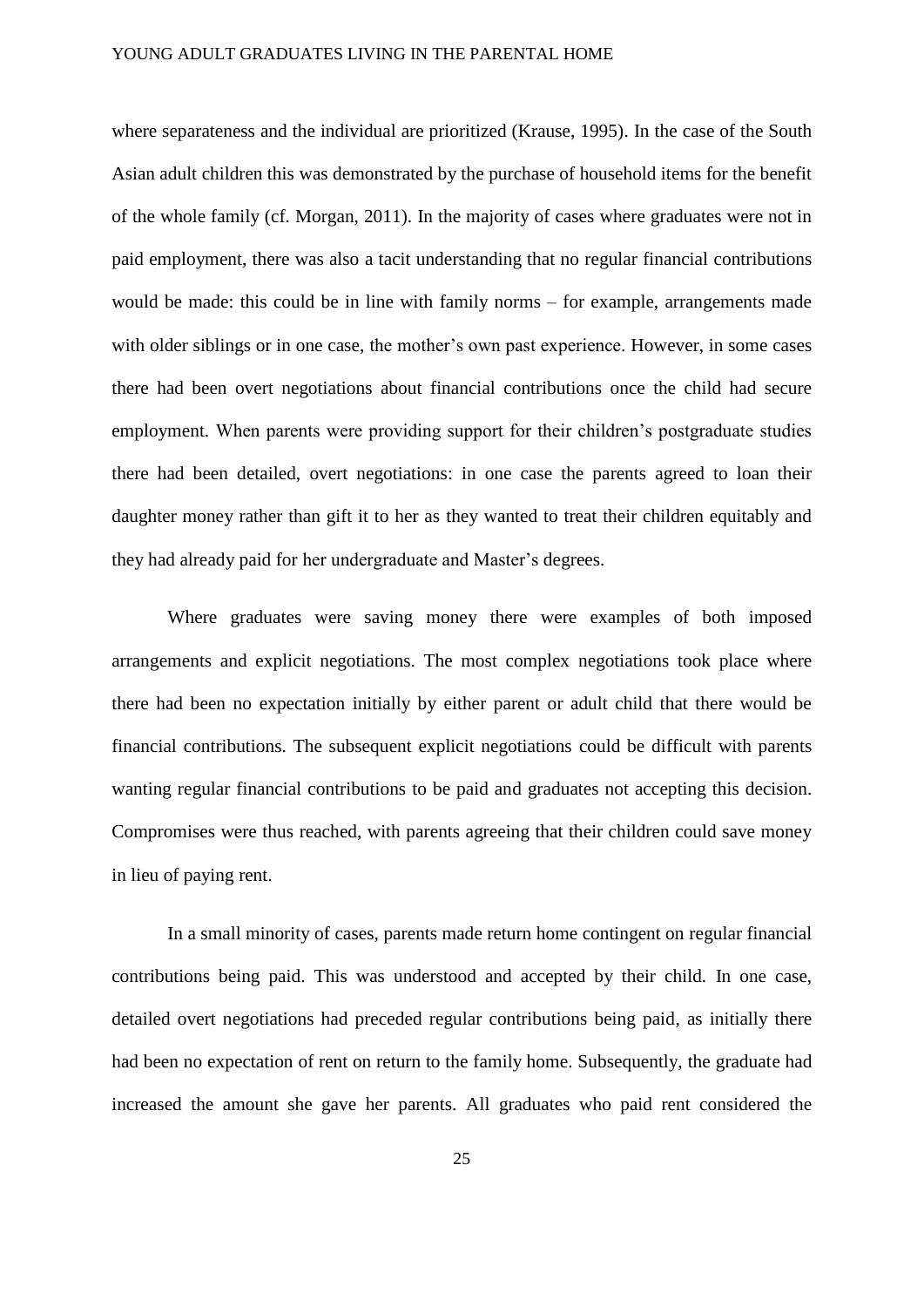arrangements to be fair, with family norms often being invoked. This is in contrast to two graduates who had refused to contribute financially, but had agreed to save money (for themselves) where the view was that their fathers did not need money from them. In a similar vein, Sassler et al. (2008) found that some respondents felt that their return had no detrimental effect on the family economy.

It is important to stress that expectations varied between graduates in different families. Thus one graduate accepted the demise of her allowance, while another asked for an increase; some graduates refused to pay rent, others agreed. In each family, arrangements were negotiated differently. Moreover, within families parents played different roles. Significantly, the 'management' of financial issues by parents appeared to be gendered. While mothers encouraged their children to save, and in some cases monitored savings, it was fathers who enforced savings especially when they felt that their children were not being responsible with money – they could be seen as being 'tougher'.

The study revealed that parents and graduate children in the sample had broadly consistent expectations regarding parental financial support, adding nuance to previous research (Goldscheider et al., 2001; Sallie May, 2014). At the *family* level parents and their adult children tended to have consistent expectations regarding the financial arrangements instituted, at least when co-residence commenced, although this was not invariably the case. The arrangements varied between families and were negotiated in different ways. In some cases, there was a tacit understanding that the young adult would not contribute; in other cases there were overt negotiations especially as regards changes to arrangements; and in one case over negotiation was avoided in order to avoid confrontation. The parents interviewed, who all had sufficient means to provide for their graduate children, had different ideas about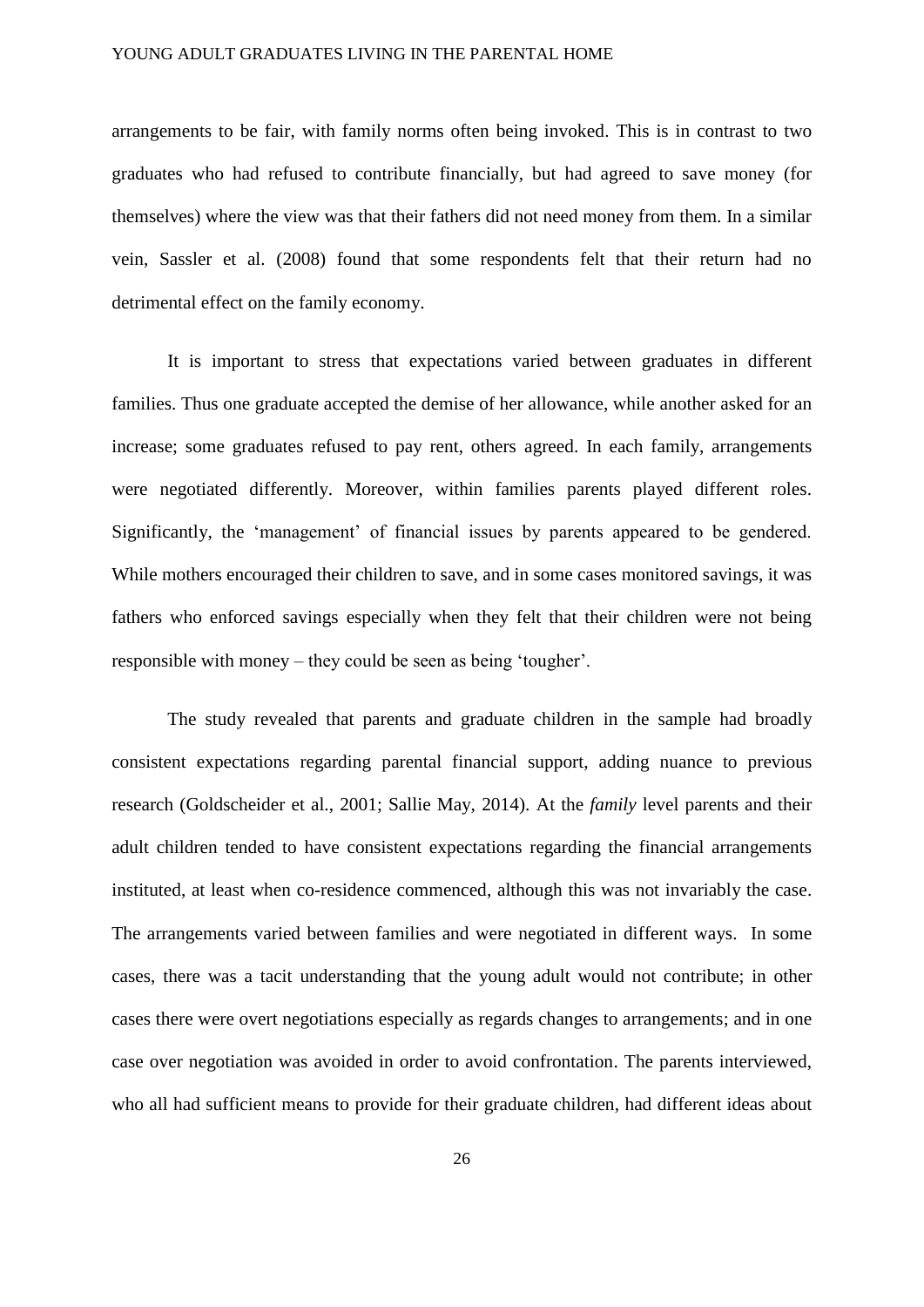what the financial arrangements should be, which could be tied in with notions of how responsibility should be inculcated (cf. Holdsworth, 2004). For some parents this entailed paying rent, however, this could restrict saving money, which would facilitate moving out of the parental home. In the Asian families, norms determined the financial arrangements. There were no such agreed norms with the White British families – as one mother stated 'there is no roadmap' – creating difficulties for some parents in terms of how to proceed with regard to financial support.

While the sample was intentionally biased towards middle-class households with a parental history of higher education, social class backgrounds could inform decisions made by parents. Thus one parent's residual working-class cultural norms informed his decision to charge his son rent, while another parent, who saw paying rent as being 'tawdry' and working class refused to contemplate charging rent. The study has some limitations. In particular, the sample was not representative of the population of parents and adult children living in the parental home. The focus of the research was on graduates whose parents had been to university and the parents were, by definition, highly educated. This limits the generalizability of our findings. There are likely to be different dynamics amongst workingclass families where students are more likely to live in the parental home while at university. Further research could usefully contrast expectations regarding financial support – and accompanying negotiations – between families from more diverse social and ethnic backgrounds, where financial circumstances and norms may lead to different expectations by parents and adult children.

#### **References**

Ainsworth, M. (1989). Attachments beyond infancy. *American Psychologist, 44*(4), 709-716.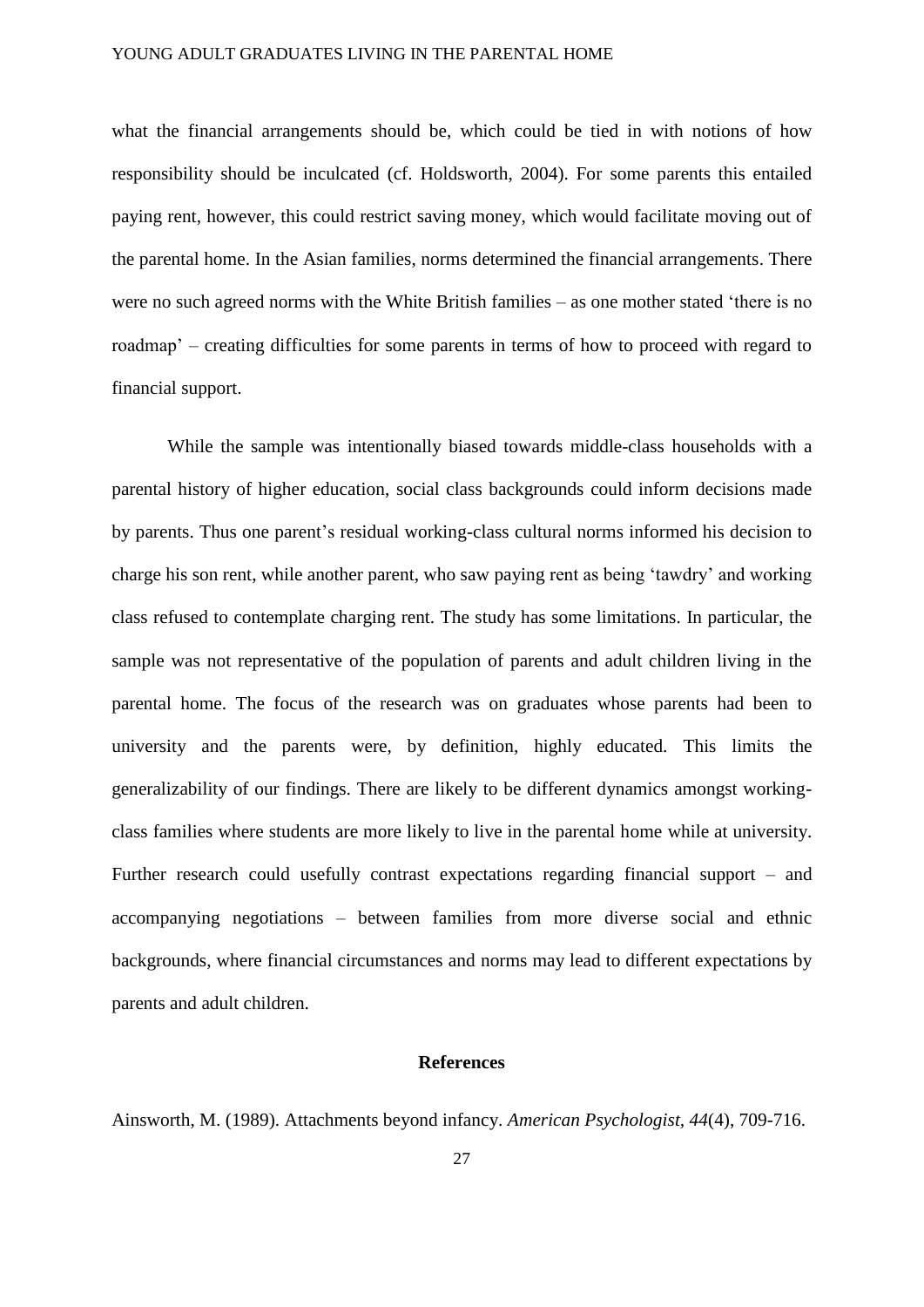- Andrew, M. (2006). Housing tenure choices by the young. *CML Housing Finance, Issue 7.*
- Avery, R., Goldscheider, F. & Speare, A. (1992). Feathered nest/gilded cage: Parental income and leaving home in the transition to adulthood, *Demography, 29*(3), 375-88.
- Berrington, A., Stone, J. & Falkingham, J. (2013). *The impact of parental characteristics and contextual effects on returns to the parental home in Britain.* ESRC Centre for Population Change Working Paper No 29), Southampton: University of Southampton.
- Bolton, P. (2010) Higher education and social class Standard Note: SN/SG/620 London: House of Commons Library.
- Bolton, P. (2012). *Education: Historical statistics SN/SG/4252*, London: House of Commons Library.
- Bortz, D. (2012, December 26). Boomerang Kids vs. Parents: How to Minimize Conflict. US News. Retrieved from: [http://money.usnews.com/money/personal](http://money.usnews.com/money/personal-finance/articles/2012/12/26/boomerang-kids-vs-parents-how-to-minimize-conflict)[finance/articles/2012/12/26/boomerang-kids-vs-parents-how-to-minimize-conflict](http://money.usnews.com/money/personal-finance/articles/2012/12/26/boomerang-kids-vs-parents-how-to-minimize-conflict)
- Bridgeman, J. (2008). Parental responsibility, responsible parenting and legal regulation. In J. Bridgeman, H. Keating and C. Lind (Eds.), *Responsibility, Law and the Family* (pp. 233-249). Aldershot: Ashgate.
- Brooks, R. (2003). Young people's higher education choices: The role of family and friends. *British Journal of Sociology of Education, 24*(3), 283-297.
- Clemens, A. W. & Axelson, L. J. (1985). The not-so-empty nest: The return of the fledgling adult. *Family Relations, 34*(2), 259-264.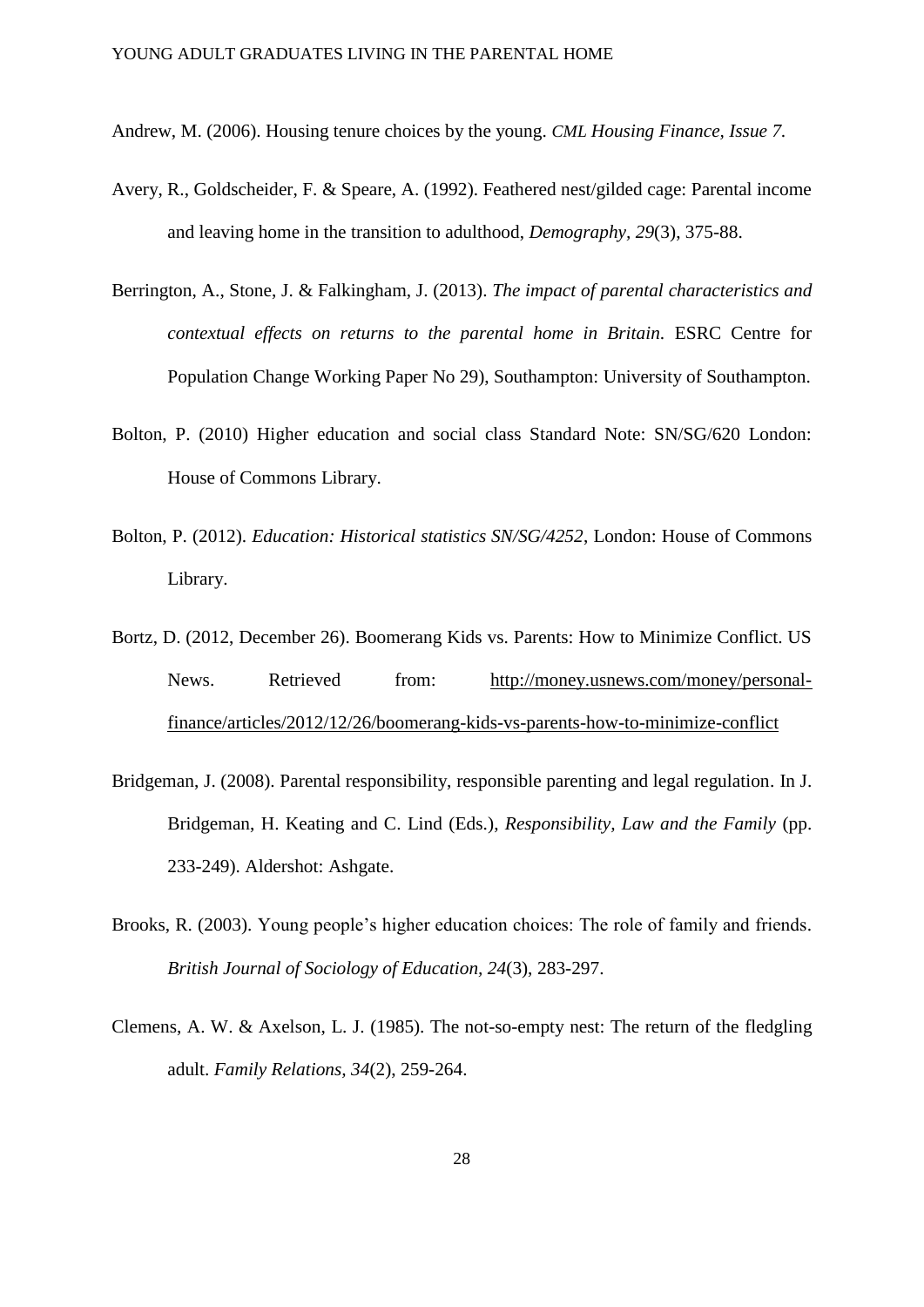- David, M. E., Ball, S. J., Davies, J. & Reay, D. (2003). Gender Issues in Parental Involvement in Student Choices of Higher Education. *Gender and Education, 15*(1), 21-36.
- Department for Business Innovation & Skills (2014), Participation rates in higher education: Academic years 2006/2007–2012/2013 (Provisional), London: Author.
- Eekelaar, J. (1991). Are parents morally obliged to care for their children? *Oxford Journal of Legal Studies, 11*(1), 340-353.

Finch, J. and Mason, J. (1993). *Negotiating Family Responsibilities.* London: Routledge.

- Fingerman, K., Miller, L., Birditt, K. and Zarit, S. (2009). Giving to the good and needy: Parental support of grown children. *Journal of Marriage and Family, 71*, 1220-1233.
- Goldscheider, F. K., Thornton, A. and Yang, L.-S. (2001). Helping Out the Kids: Expectations about Parental Support in Young Adulthood. *Journal of Marriage and Family* 63(3): 727-740.
- Hartnett, C., Furstenberg, F., Birditt, K. and Fingerman, K. (2012). Parental support during young adulthood: Why does assistance decline with age? *Journal of Family Issues*, *34*(7), 975-1007.
- Holdsworth, C. (2004). Family Support during the transition out of the parental home in Britain, Spain and Norway. Sociology, 38(5), 909-926.
- Kohli, M. (2004). Intergenerational transfers and inheritance: A comparative view. *Annual Review of Gerontology and Geriatrics 24*(1), 266-289.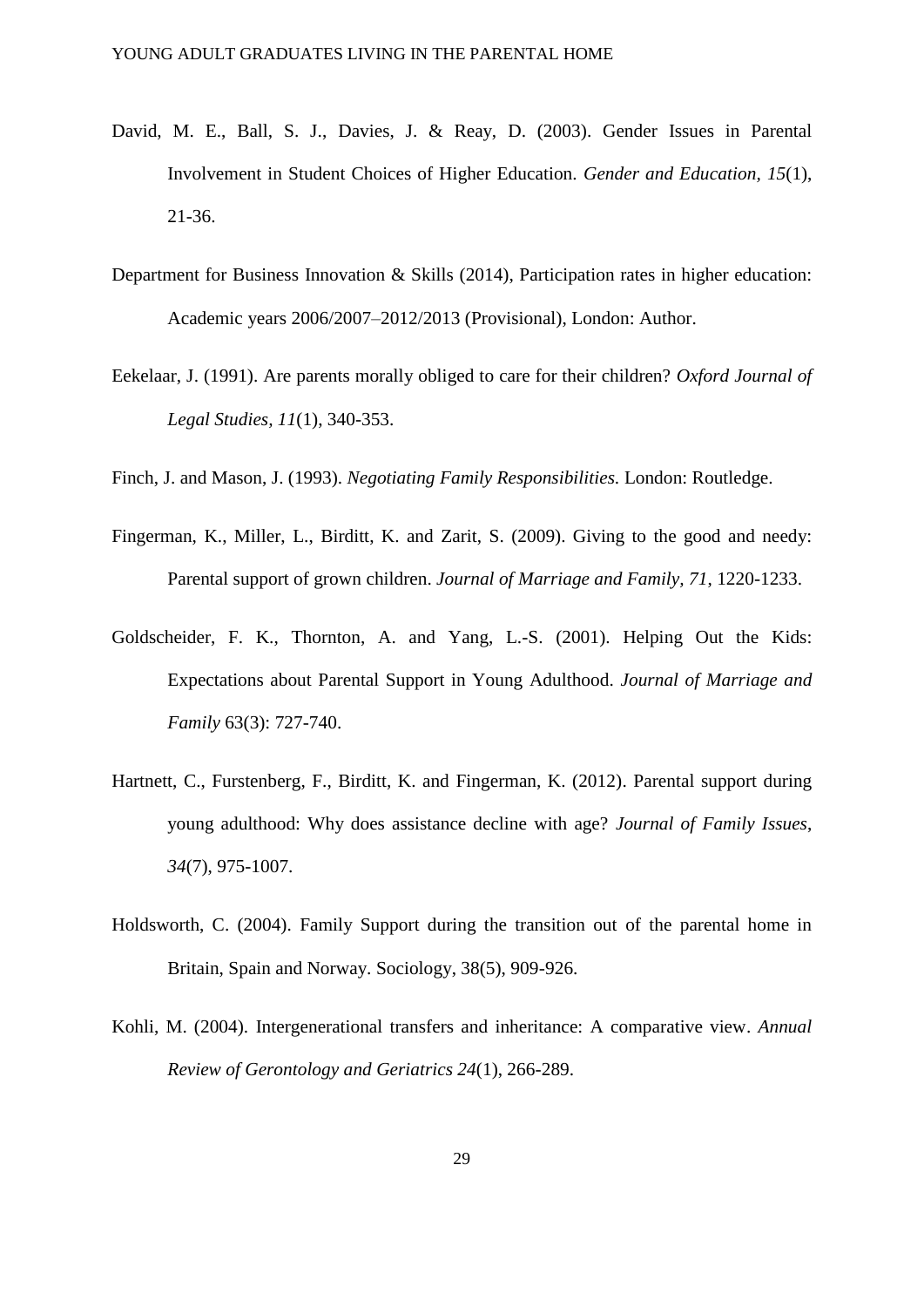- Koslow, S. & Booth, H. (2012, August 12). Generation boomerang: children who go back to mum and dad. *The Guardian*. Retrieved from: [http://www.theguardian.com/lifeandstyle/2012/aug/24/generation-boomerang](http://www.theguardian.com/lifeandstyle/2012/aug/24/generation-boomerang-adultescents)[adultescents](http://www.theguardian.com/lifeandstyle/2012/aug/24/generation-boomerang-adultescents)
- Krause, I.-B. (1995). Personhood, culture and family therapy. *Journal of Family Therapy, 17*, 363-382.
- Morgan, D. H. J. (2011). *Rethinking Family Practices*. Basingstoke: Palgrave Macmillan.
- Mulder, C. & Clark, W. A. V. (2002). Leaving home for college and gaining independence. *Environment and Planning A, 34*, 981-999.
- Napolitano, L., Pacholok, S. & Furstenberg, F. (2014). Educational aspirations, expectations and realities for middle-income families. *Journal of Family Issues, 35*(9), 1200-1226.
- Office for National Statistics (ONS) (2013) *Full Report - Graduates in the UK Labour Market 2013*. London: Author.
- ONS (2014). *Large increase in 20 to 34-year-olds living with parents since 1996, part of Young adults living with parents 2013 release*. London: Author.
- Parker, K. (2012). *The boomerang generation*, Washington DC: Pew Social and Demographic Trends. Retrieved from: <http://www.pewsocialtrends.org/2012/03/15/the-boomerang-generation/>
- Ploeg, J. Campbell, L., Denton, M., Joshi.A. & Davies, S. (2004). Helping to build and rebuild secure lives and futures: Financial transfers from parents to adult children and grandchildren. *Canadian Journal on Aging, Supplement 2004*, S113-125.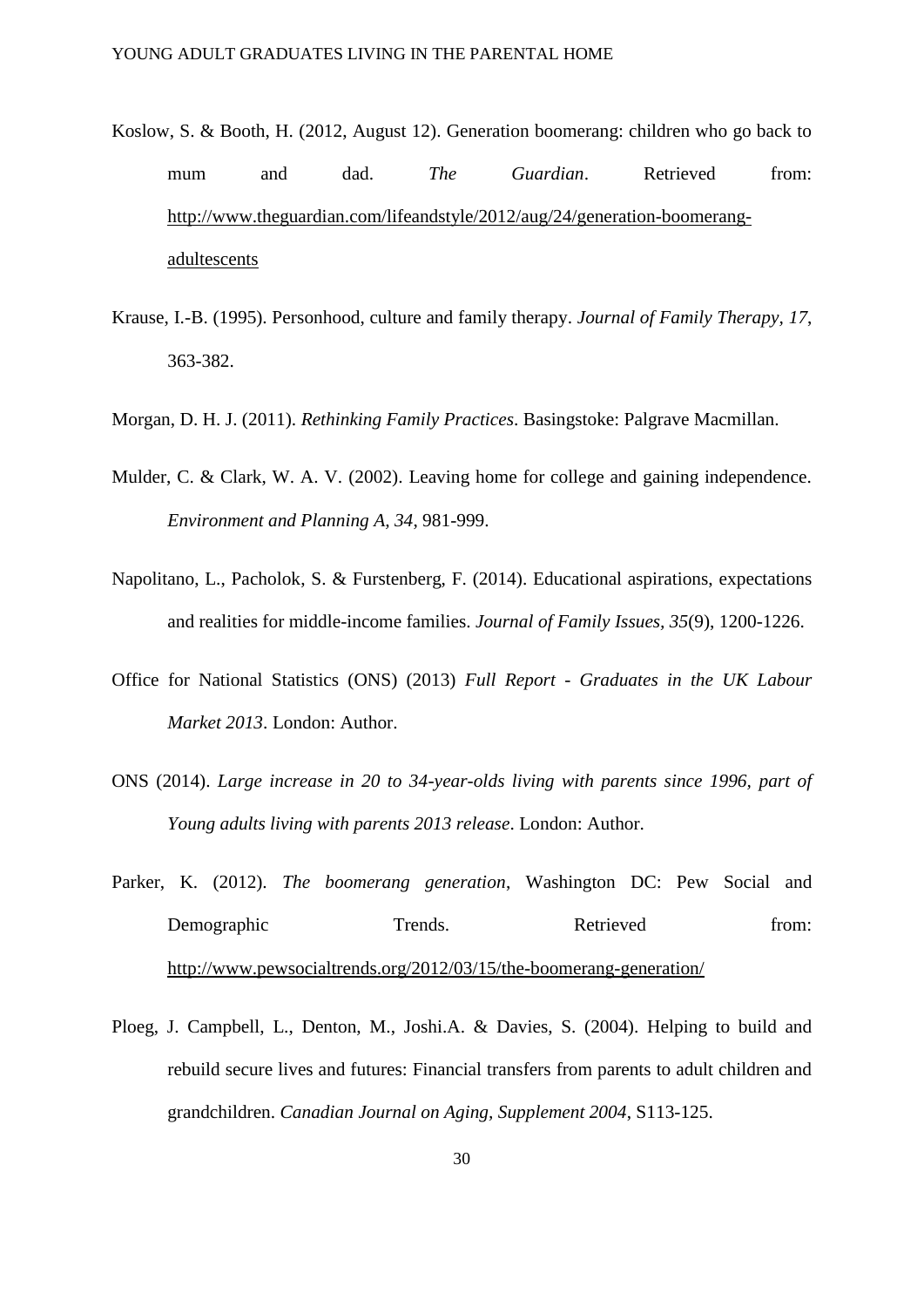- Pryor, J. H., Eagan, K., Palucki Blake, L., Hurtado, S., Berdan, J., & Case, M. H. (2012). *The American freshman: National norms fall 2012.* Los Angeles: Higher Education Research Institute, UCLA.
- Sage, J., Evandrou, M. & Falkingham, J. (2013). Onwards or homewards? Complex graduate migration pathways, well-being, and the 'parental safety net'. *Population, Space and Place, 19*, 738-755.
- Sallie Mae (2015) Teenagers and Parents in Agreement? Retrieved from: [http://news.salliemae.com/press-release/featured/teenagers-and-parents-agreement](http://news.salliemae.com/press-release/featured/teenagers-and-parents-agreement-when-it-comes-preparing-college-answer-resoun)[when-it-comes-preparing-college-answer-resoun](http://news.salliemae.com/press-release/featured/teenagers-and-parents-agreement-when-it-comes-preparing-college-answer-resoun)
- Sassler, S., Ciambrone, D. & Benway, G. (2008). Are They Really Mama's Boys/Daddy's Girls? The Negotiation of Adulthood upon Returning to the Parental Home. *Sociological Forum 23*(4): 670-698.
- Sevenhuijsen, S. (2003). The place of care. The relevance of the feminist ethic of care for social policy. *Feminist Theory, 4*(2), 179–197.
- Sunstein, C. R. (1996). Social Norms and Social Roles. *Columbia Law Review, 96*(4), 903- 968.
- Swartz, T. T., Kim, M., Uno, M., Mortimer, J. & O'Brien, K. (2011). Safety nets and scaffolds: Parental support in the transition to adulthood. *Journal of Marriage and Family, 73*, 414-429.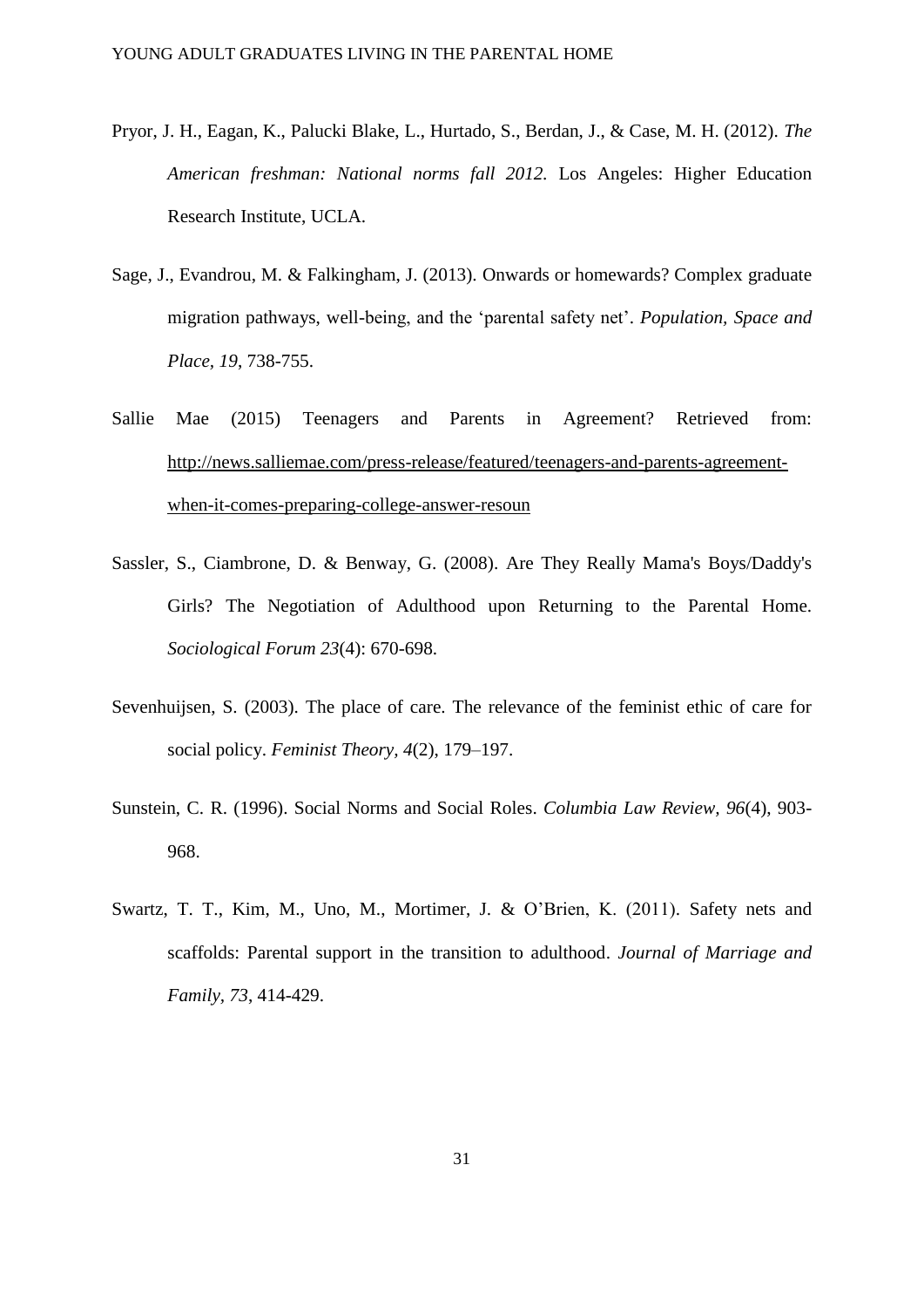- Talbani, A. & Hasanali, P. (2000). Adolescent females between tradition and modernity: Gender role socialization in South Asian immigrant culture. *Journal of Adolescence, 23*(5), 615-627,
- UK House of Commons (2013). Written Answers, *Hansard* Vol. 568 col 684-685W, 15 October 2013.
- Wall, R. (2010). Economic collaboration of family members within and beyond households in English society, 1600–2000. *Continuity and Change, 25*, 83–108.
- West, A., Roberts, J. Lewis, J. & Noden, P. (2015). Paying for higher education in England: Funding policy and families. *British Journal of Educational Studies*, 63(1), 23-45.

#### **Footnotes**

1

<sup>1</sup> In 2013/14, the socio-economic class of English-domiciled undergraduates for pre-1992 higher education institutions was: 62% professional, administrative and managerial; 19% intermediate; and 19%; routine and manual. For post-1992 institutions the percentages were 45%, 22% and 33% respectively (HESA, personal communication, July 16, 2015).

<sup>2</sup> The parents of two graduates were not interviewed due to illness and lack of English respectively; the graduates are excluded from this analysis.

<sup>3</sup> Student tuition fees were introduced in England in 1998/99 and capped at £1000 until 2006/7; they were then capped at £3000 until 2011/12. Means-tested loans and grants were available to cover living expenses (see West et al., 2015).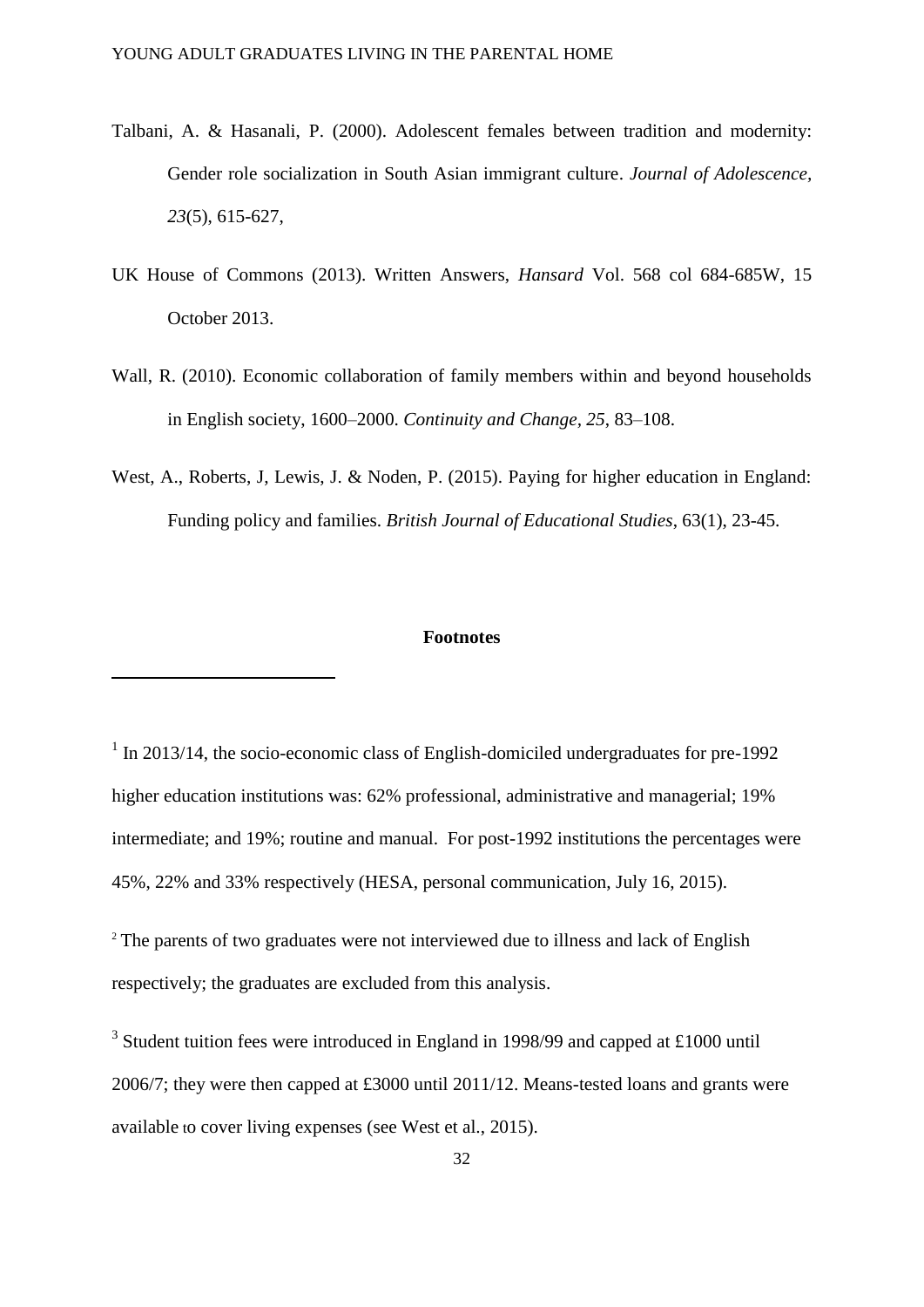-

 $4$  In England a parent is normally required to support a child until his or her  $18<sup>th</sup>$  birthday.